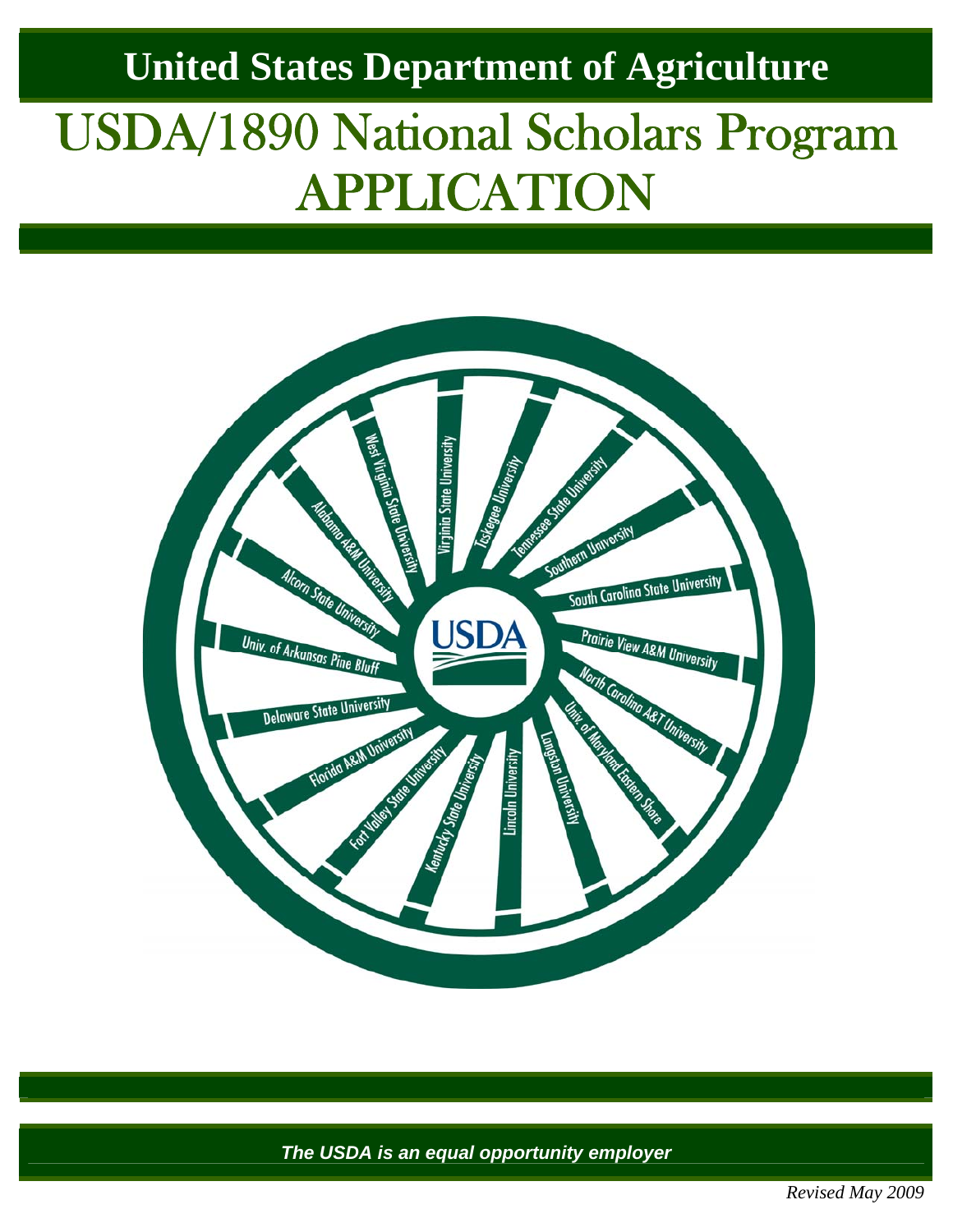### **TABLE OF CONTENTS**

| Introduction                                              | 1              |
|-----------------------------------------------------------|----------------|
| Section I: High School Senior Component                   | $\overline{2}$ |
| Overview of High School Senior Component                  | 3              |
| Instructions                                              | 5              |
| Privacy Act Advisory Statement and Release Form           | 6              |
| <b>Biographical Questionnaire</b>                         | $\overline{7}$ |
| <b>High School Senior Applicant Checklist</b>             | 11             |
| Applicant's Authorization to Release Academic Information | 12             |
| <b>High School Guidance Counselor Report</b>              | 13             |
| <b>High School Teacher Assessment</b>                     | 14             |
| Section II: College/University Student Component          | 17             |
| Overview of High School Senior Component                  | 18             |
| Instructions                                              | 20             |
| Privacy Act Advisory Statement and Release Form           | 21             |
| <b>Biographical Questionnaire</b>                         | 22             |
| <b>College/University Applicant Checklist</b>             | 25             |
| Applicant's Authorization to Release Academic Information | 26             |
| Section III: List of 1890 Universities                    | 27             |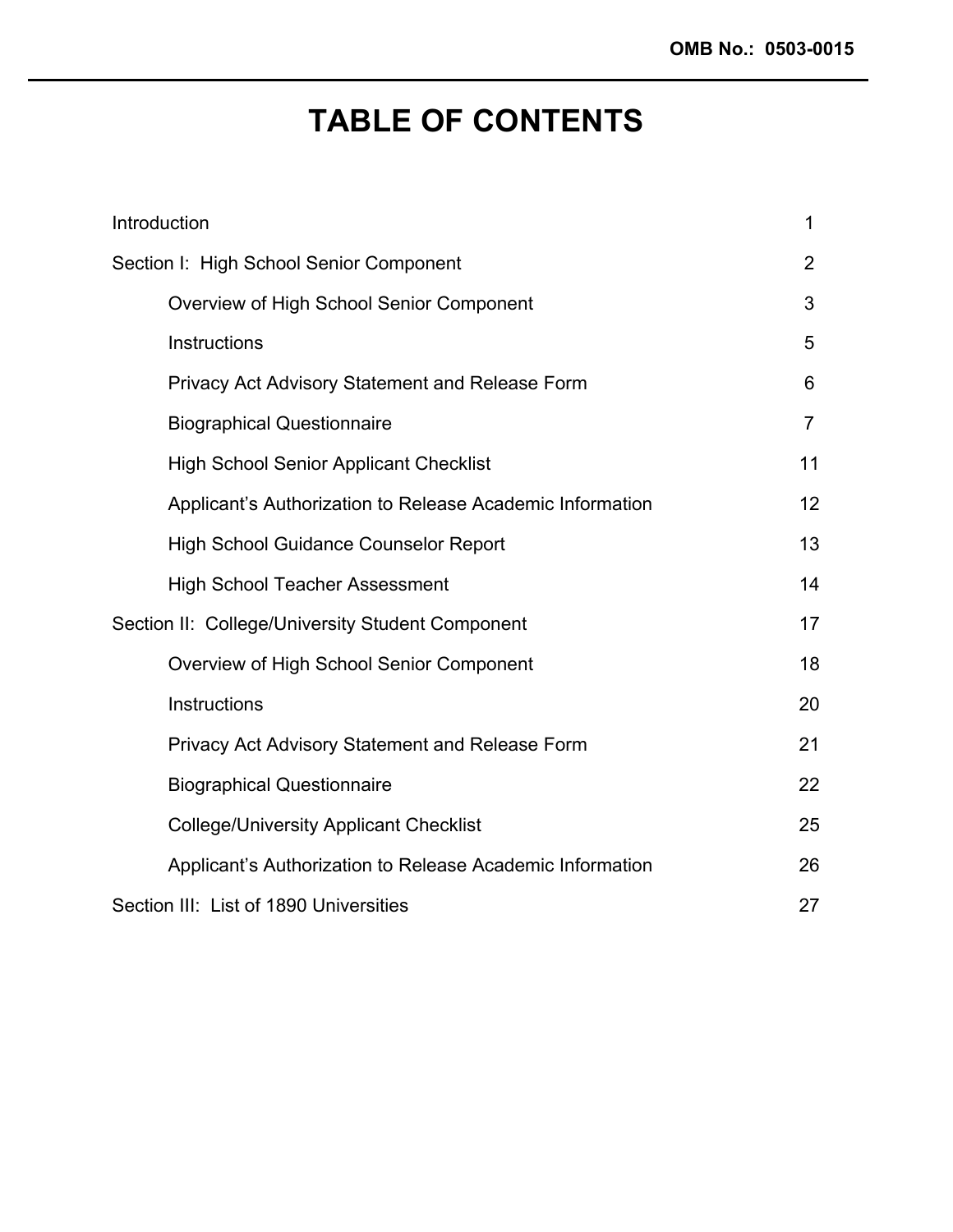### **INTRODUCTION**

Thank you for your interest in the USDA/1890 National Scholars Program. The USDA/1890 National Scholars Program was established in 1992 as part of the partnership between the U.S. Department of Agriculture and the eighteen, 1890 Historically Black Land-Grant Universities.

The goal of the USDA/1890 National Scholars Program is to increase the number of minorities studying agriculture, food, natural resource sciences and other related disciplines. Each year, hundreds of students apply for the program that provides full tuition, room, board, internships, and full-time employment upon graduation.

The USDA/1890 National Scholars Program is available to graduating high school seniors up to rising college juniors attending any accredited university in the U.S. Applicants that are high school seniors should complete Section I and college/university students entering their sophomore or junior year of college should complete Section II of the application.

Sincerely,

USDA/1890 National Scholars Programs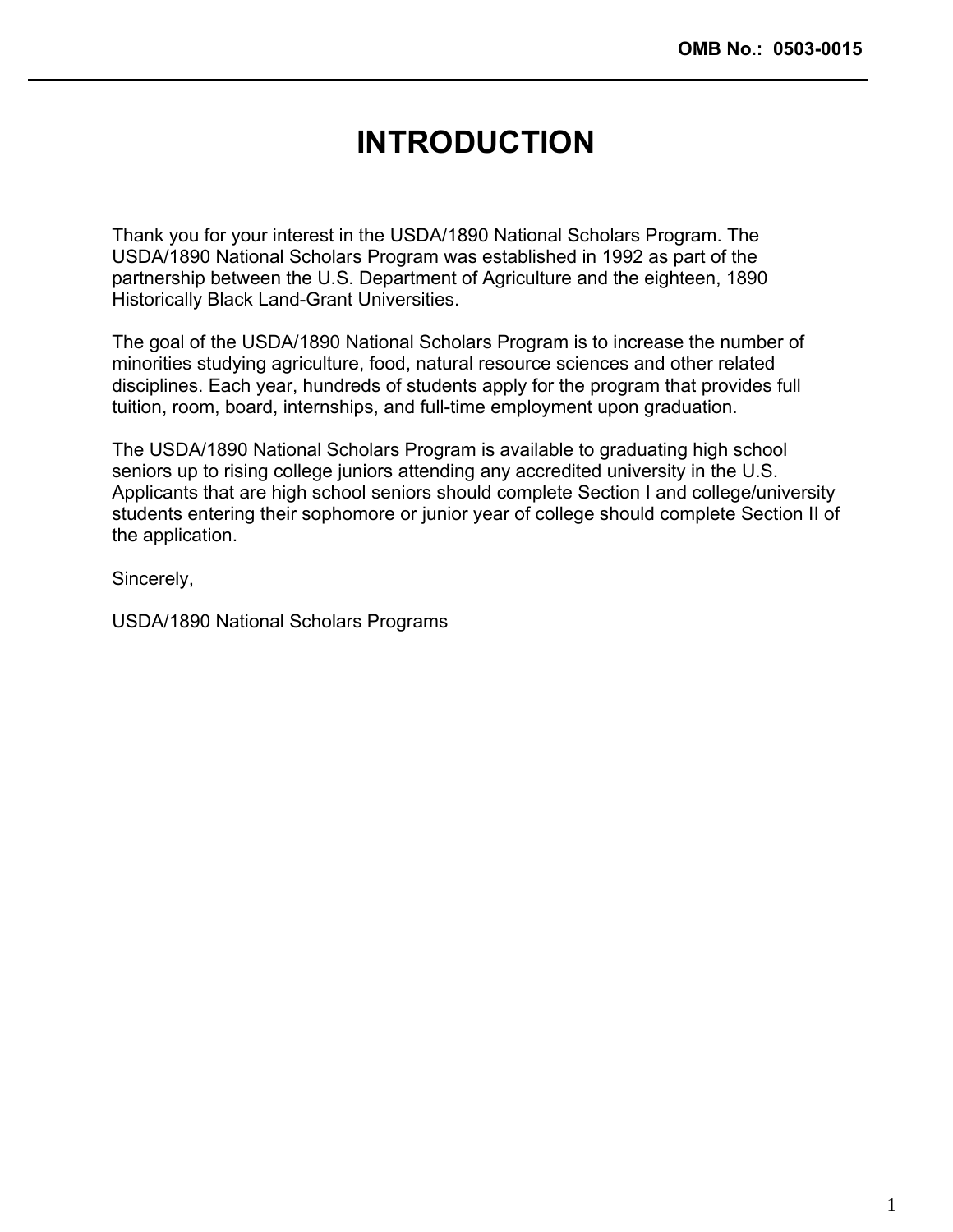## **SECTION I:**

## **HIGH SCHOOL SENIORS**

*Complete this section if you are a graduating high school senior, entering college in the fall.*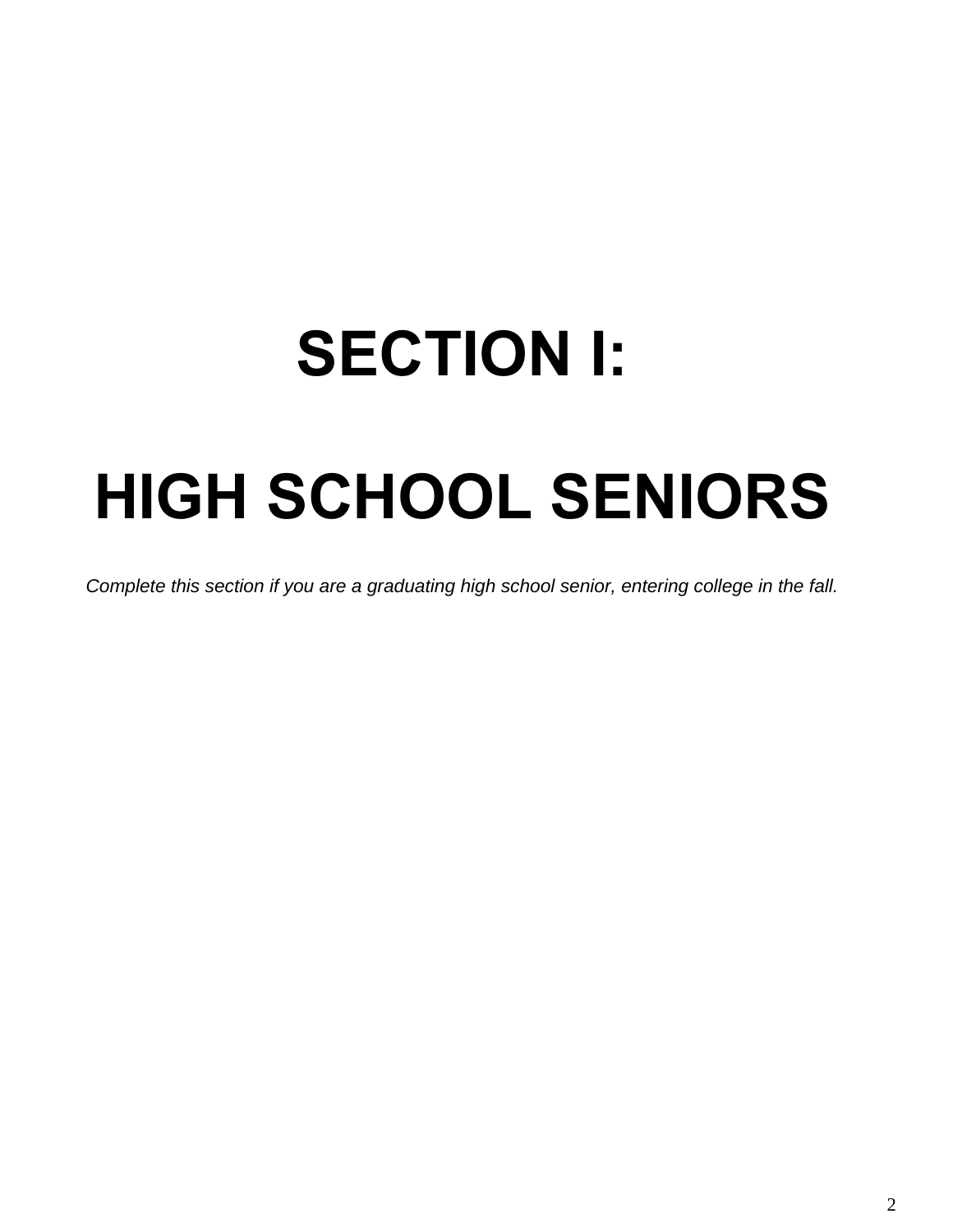#### **USDA/1890 National Scholars Program Overview of the High School Senior Component**

The USDA/1890 National Scholars Program is a partnership between of the United States Department of Agriculture (USDA) and 1890 Historically Black Land-Grant Universities. The program awards scholarships to students attending one of 1890 Historically Black Land-Grant Universities, pursuing a bachelor degree in agriculture, natural resources, food science, nutrition, or related academic disciplines, and willing to work full-time in the USDA upon graduation. There are eighteen 1890 Universities, including:

- Alabama A&M University
- **Alcorn State University, Mississippi**
- **-** Delaware State University
- Florida A&M University
- **Fort Valley State University, Georgia**
- **Kentucky State University**
- **Langston University, Oklahoma**
- **EXECUTE:** Lincoln University, Missouri
- North Carolina A&T State University
- **Prairie View A&M University, Texas**
- **South Carolina State University**
- **Southern University, Louisiana**
- Tennessee State University
- **Tuskegee University, Alabama**
- **University of Arkansas Pine Bluff**
- **University of Maryland Eastern Shore**
- **Virginia State University**
- **West Virginia State University**

**PURPOSE** The purpose of the USDA/1890 National Scholars Program is:

- To strengthen the long-term partnership between USDA and the 1890 Land Grant Universities
- To increase the number of students studying agriculture, food, natural resource sciences or other related disciplines
- To offer career opportunities to USDA/1890 National Scholars at the U.S. Department of Agriculture

**OBJECTIVE** The National Scholars Program offers scholarships to U.S. citizens who are seeking a bachelor degree at one of the eighteen 1890 Historically Black Land-Grant Institutions in any field of study in agriculture, food, natural resource sciences or other related disciplines. National Scholars are required to study in the following or related disciplines:

- Agriculture
- Agricultural Business/Management
- Agricultural Economics
- Agricultural Engineering/Mechanics
- Agricultural Production and **Technology**
- **Agronomy or Crop Science**
- Animal Sciences
- Other related disciplines, (e.g., non-medical biological sciences, pre-veterinary medicine, computer science)
- Botany
- Food Sciences/Technology
- **Forestry and Related Sciences**
- **Example Economics/Nutrition**
- Horticulture
- Natural Resources Management
- Soil Conservation/Soil Science
- **Farm and Range Management**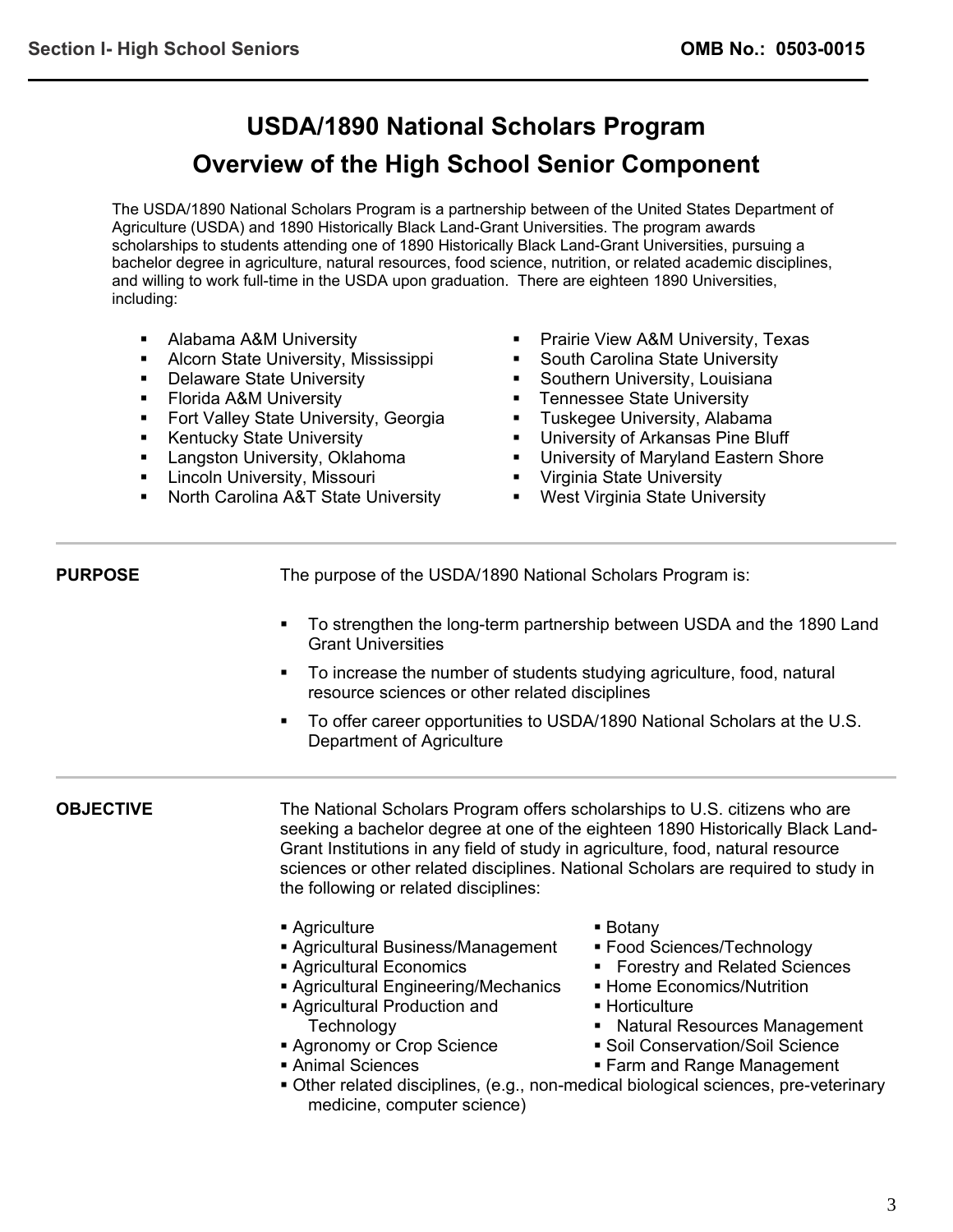l

#### **USDA/1890 National Scholars Program Overview of the High School Senior Component**

| <b>THE AWARD</b>                      | The USDA/1890 National Scholars Program scholarship is awarded annually<br>and must be used at one of the eighteen 1890 Historically Black Land-Grant<br>Institutions. Each award provides annual tuition, fees, books, room and board,<br>employee benefits, use of a laptop computer, printer and software while on<br>scholarship, for each of the 4 academic years. The scholar is required to work in<br>the Student Educational Employment Program during school breaks (typically<br>during the summer) and agree to 1 year of service with the U.S. Department of<br>Agriculture for each year of financial support at the completion of the scholar's<br>bachelor degree program. Each annual scholarship renewal is contingent upon<br>satisfactory performance and normal progress toward the bachelor degree.                                                                                                   |
|---------------------------------------|-----------------------------------------------------------------------------------------------------------------------------------------------------------------------------------------------------------------------------------------------------------------------------------------------------------------------------------------------------------------------------------------------------------------------------------------------------------------------------------------------------------------------------------------------------------------------------------------------------------------------------------------------------------------------------------------------------------------------------------------------------------------------------------------------------------------------------------------------------------------------------------------------------------------------------|
| <b>WHO SHOULD APPLY</b>               | Applicants must be U.S. citizens that are high school seniors completing high<br>school diploma or a G.E.D. certificate and entering the first year of college and<br>pursuing a bachelor's degree.                                                                                                                                                                                                                                                                                                                                                                                                                                                                                                                                                                                                                                                                                                                         |
| <b>GENERAL</b><br><b>ELIGIBILITY</b>  | Applicant must:<br>Be a U.S. citizen<br>$\blacksquare$<br>Be a graduating high school senior<br>٠<br>Expect to hold a high school diploma or G.E.D. certificate<br>٠<br>Have a cumulative high school GPA of 3.0 or better (on a 4.0 scale)<br>٠<br>Have a combined verbal/math/written score of 1,500 or more on the SAT<br>٠<br>(note: 1000 or more combined for those universities that only accept<br>verbal/math score) or a composite score of 21 or more on the ACT;<br>Be interested in attending one of the eighteen 1890 Land-Grant Universities<br>$\blacksquare$<br>Intend to study agriculture, food, natural resource sciences, or other related<br>٠<br>academic disciplines<br>Demonstrate leadership and community service<br>Submit an official transcript with the school seal and an authorized official's<br>$\blacksquare$<br>signature<br>Submit a signed application (original signature only)<br>٠ |
| <b>APPLICATION</b><br><b>DEADLINE</b> | All application materials must be postmarked no later than February 1<br>and sent to the university(s) selected by the applicant to attend.                                                                                                                                                                                                                                                                                                                                                                                                                                                                                                                                                                                                                                                                                                                                                                                 |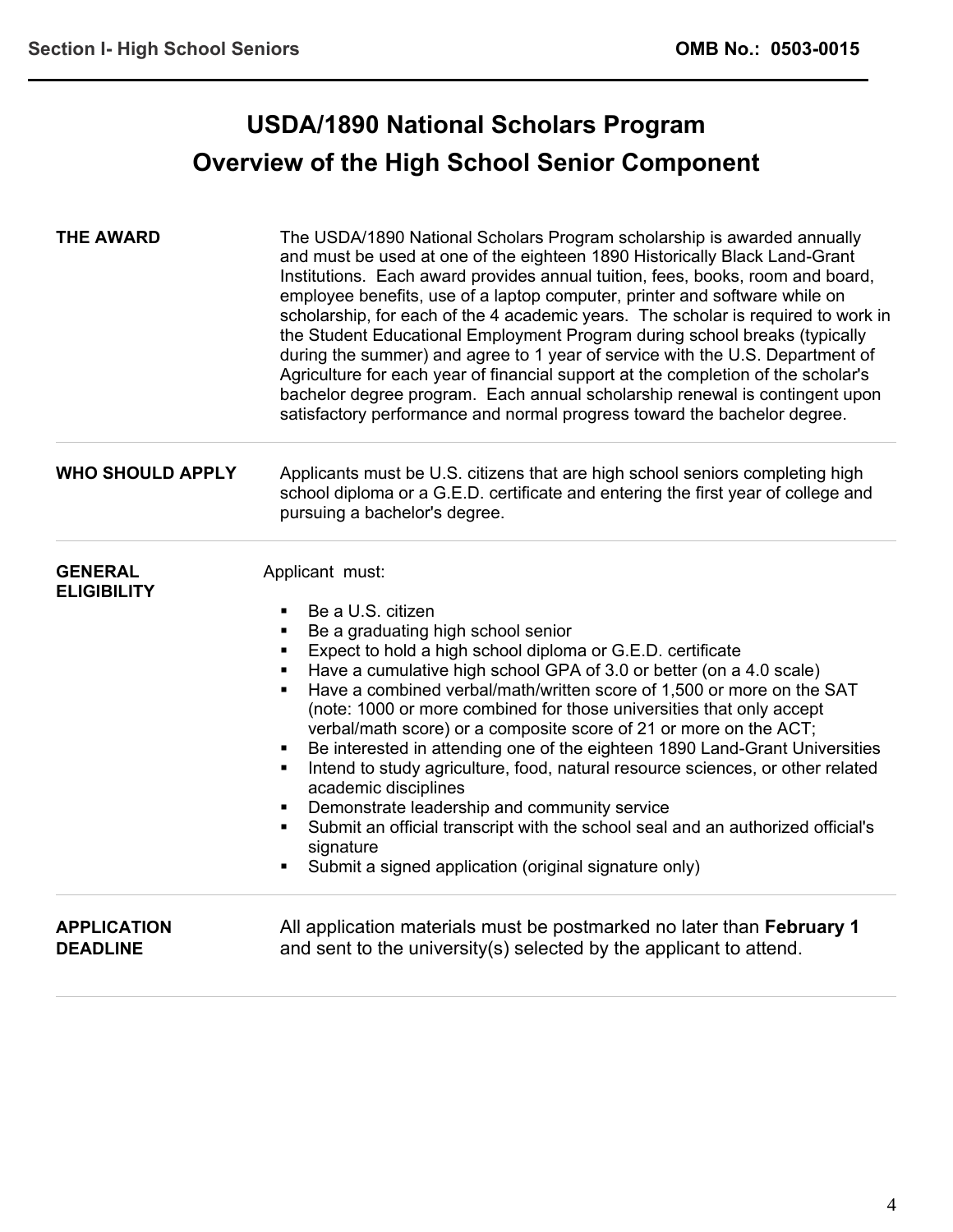#### **INSTRUCTIONS**

Applicants should read the application materials thoroughly before completing and submitting the application. Only complete application packages submitted by the application deadline will be considered for the USDA/1890 National Scholars Program scholarship. To begin the application process, applicants must do the following:

- **Complete the Privacy Act Advisory Statement and Release Form**
- **Complete Biographical Questionnaire**
- Sign and Date the application
- Obtain a signature from a parent or guardian if the applicant is under 18 years old.
- Mail the application by the postmark deadline of **February 1.**

Applicants are responsible for ensuring that the **high school counselor** and **high school teacher** complete their report (pages 13) and assessment (pages 14) and submit them by the application deadline. All materials must be originals, with original signatures and seals/stamps. *Photocopied signatures and transcripts will not be considered for the USDA/1890 National Scholars Program scholarship.*

**Hint:** The selection of scholarship recipients will be influenced by the completeness, neatness, and legibility of replies. **The application may be filled out electronically by typing in the required information or by printing clearly using black ink.**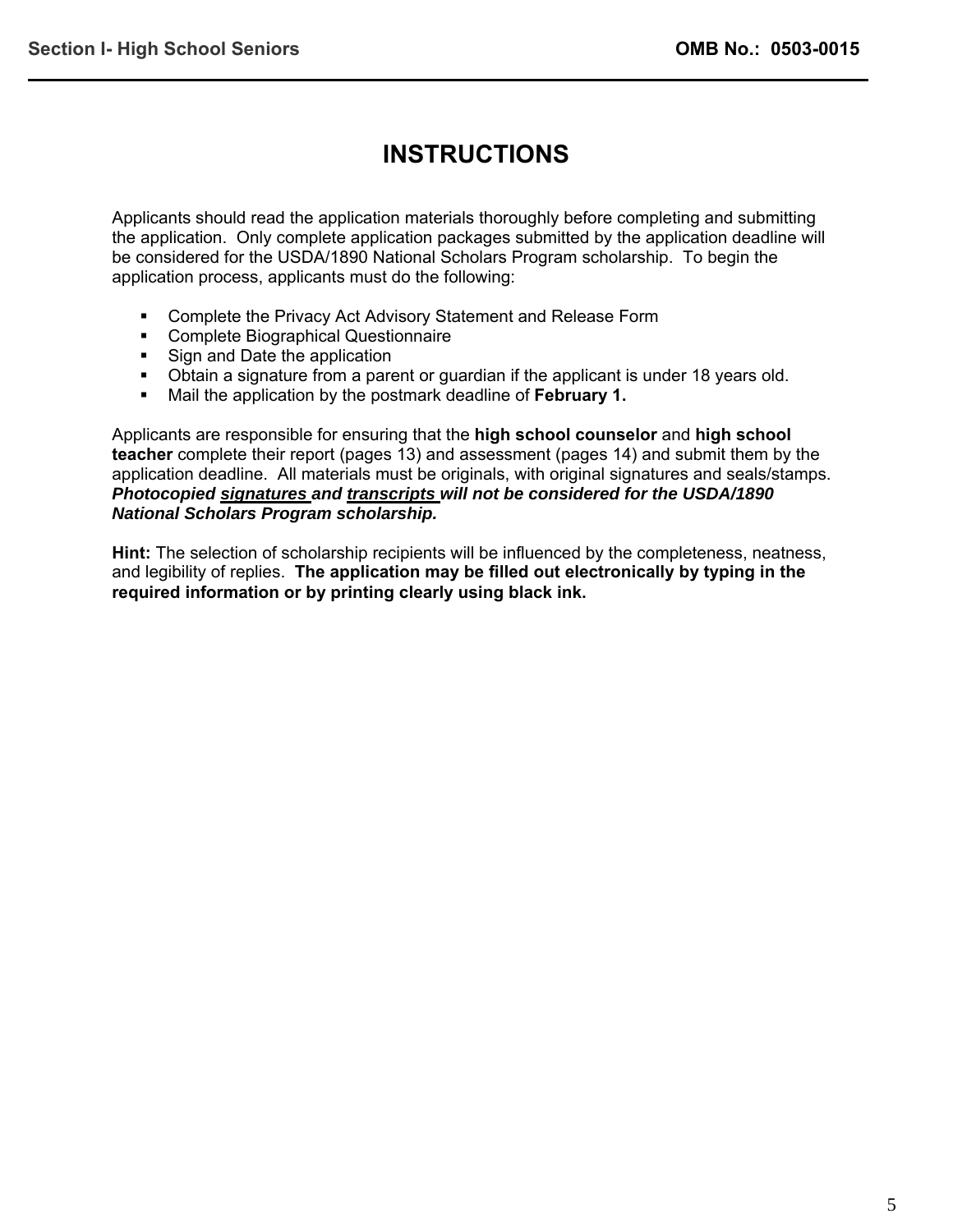| <b>Privacy Act</b><br><b>Advisory Statement</b> | The Privacy Act of 1974 (P.L. 93-579) requires that you be given certain<br>information in connection with this request for information. Accordingly, pursuant<br>to the requirements for the Act, please be advised: |                                                                                                                                                                    |  |
|-------------------------------------------------|-----------------------------------------------------------------------------------------------------------------------------------------------------------------------------------------------------------------------|--------------------------------------------------------------------------------------------------------------------------------------------------------------------|--|
|                                                 |                                                                                                                                                                                                                       | 1. The authority for the collection of these data is Executive Order 11155.                                                                                        |  |
|                                                 |                                                                                                                                                                                                                       | 2. Furnishing the information requested is voluntary.                                                                                                              |  |
|                                                 |                                                                                                                                                                                                                       | 3. The data will be used for selection of USDA/1890 National Scholars,<br>printing of certificates, and related activities.                                        |  |
|                                                 |                                                                                                                                                                                                                       | 4. Other routine uses of the data are for preparation of the public affairs<br>and press releases to news media.                                                   |  |
|                                                 |                                                                                                                                                                                                                       | 5. Failure to complete the form will mean that you cannot be included<br>among those candidates being considered for designation as<br>USDA/1890 National Scholar. |  |
|                                                 |                                                                                                                                                                                                                       |                                                                                                                                                                    |  |

**Affirmation of Candidacy and Authorization for Release of Information**  I, \_\_\_\_\_\_\_\_\_\_\_\_\_\_\_\_\_\_\_\_\_\_\_\_\_\_\_\_\_\_\_\_\_, understand that I am a candidate for the honor of USDA/1890 National Scholar, have read the Privacy Act Advisory Statement, and affirm my wish to be considered. In the event I am named a National Scholar, permission is hereby given for the release of materials submitted by me for the use of the U.S. Department of Agriculture and the eighteen 1890 Historically Black Land-Grant Institutions as deemed appropriate for purposes of the USDA/1890 National Scholars Program.

> I further consent to the release of photographs which may be taken of me, by or for the U.S. Department of Agriculture in connection with the Program. I am (*check one*) willing <u>| unwilling</u> | to appear on radio and/or television if such arrangements can be made by the U.S. Department of Agriculture in connection with the USDA/1890 National Scholars Program.

Signature: \_\_\_\_\_\_\_\_\_\_\_\_\_\_\_\_\_\_\_\_\_\_\_\_\_\_\_\_\_\_\_\_\_\_\_\_\_

Date:

Enter date format as mm-dd-yyyy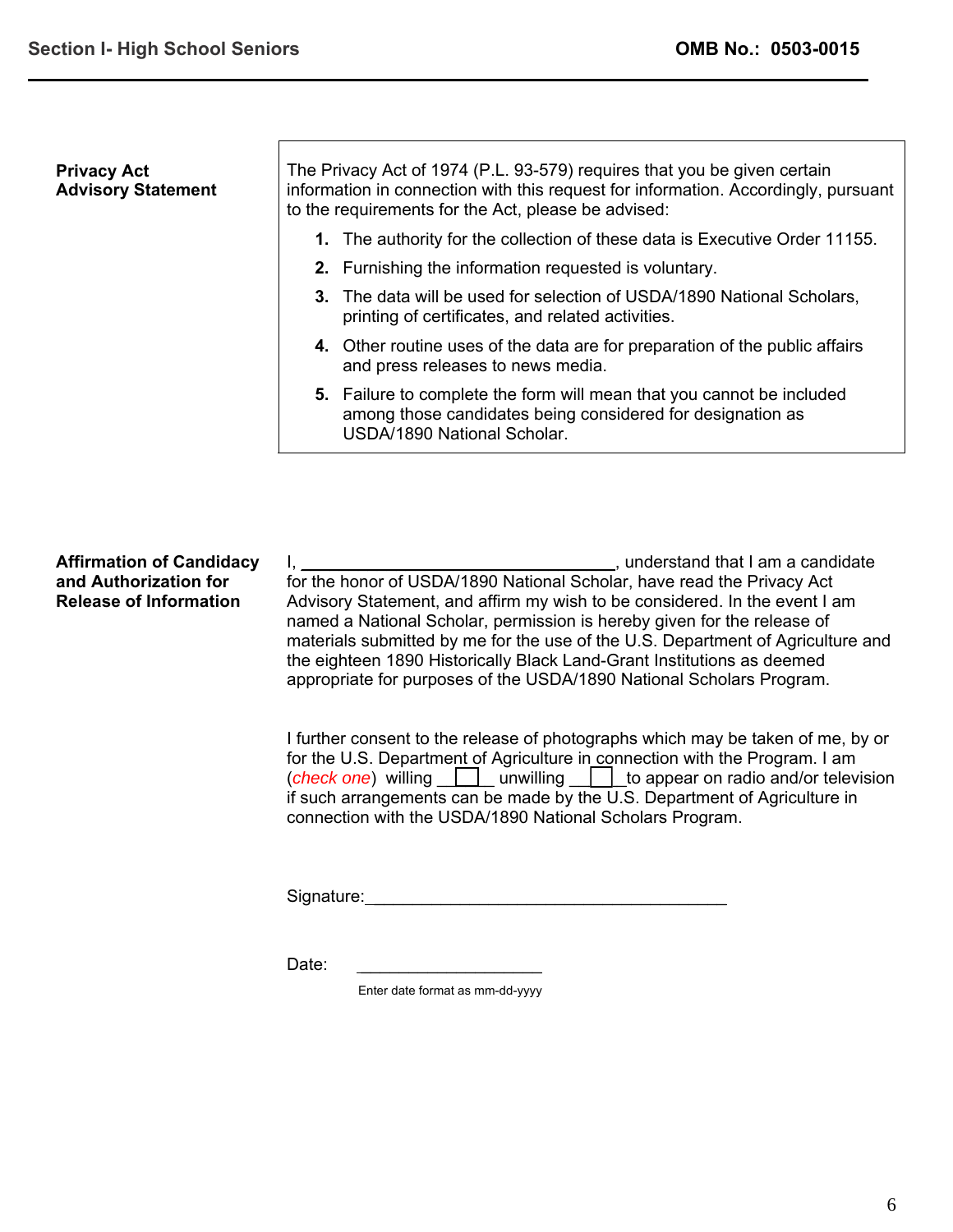#### **USDA/1890 National Scholars Program Candidate's Biographical Questionnaire**

The questions that follow are designed to collect information about your background, your interests, and your plans. Your answers to these questions will be used only in connection with your application for this scholarship program and will be divulged only to qualified persons who must see them in the course of their duties.

| A.             | <b>Biographical Information</b>                                                                                     |                                                       |                 |                                                                                                                        |           |          |
|----------------|---------------------------------------------------------------------------------------------------------------------|-------------------------------------------------------|-----------------|------------------------------------------------------------------------------------------------------------------------|-----------|----------|
| (Please print) | Last                                                                                                                |                                                       | First           | Middle                                                                                                                 | Sex:<br>F | M        |
|                | Permanent home address                                                                                              | Number and street                                     |                 | City/Town                                                                                                              | State     | Zip Code |
| Telephone      |                                                                                                                     | <u> 1980 - Jan Stein Harry Stein Berlin (d. 1980)</u> |                 | Age ________________                                                                                                   |           |          |
|                | Are you a U.S. citizen? Yes                                                                                         | No                                                    | e-mail address: | <u> Terminal de la construcción de la construcción de la construcción de la construcción de la construcción de la </u> |           |          |
| В.             | <b>Education</b>                                                                                                    |                                                       |                 |                                                                                                                        |           |          |
|                |                                                                                                                     |                                                       |                 |                                                                                                                        |           |          |
|                |                                                                                                                     |                                                       |                 |                                                                                                                        |           |          |
| Cumulative     | GPA (on a 4.0, unwieghted scale) ____________ ACT Composite Score ________ SAT (math and verbal) ________(Combined) |                                                       |                 |                                                                                                                        |           |          |

*Note: Grade point average and standardized test scores should match supporting documentation submitted by counselor. Only applicants meeting minimum FXPXODWLYHGPA criteria and standardized test scores will be considered for the USDA/1890 National Scholars Program scholarship. Please do not submit an application if you do not meet the criteria.* 

**2.** List any other schools that you attended in the last 4 years. List the schools in order of attendance, with the one you attended most recently first.

| <b>Name of School</b> | <b>Location (City and State)</b> | <b>Dates of Attendance</b> |
|-----------------------|----------------------------------|----------------------------|
|                       |                                  |                            |
|                       |                                  |                            |
|                       |                                  |                            |
|                       |                                  |                            |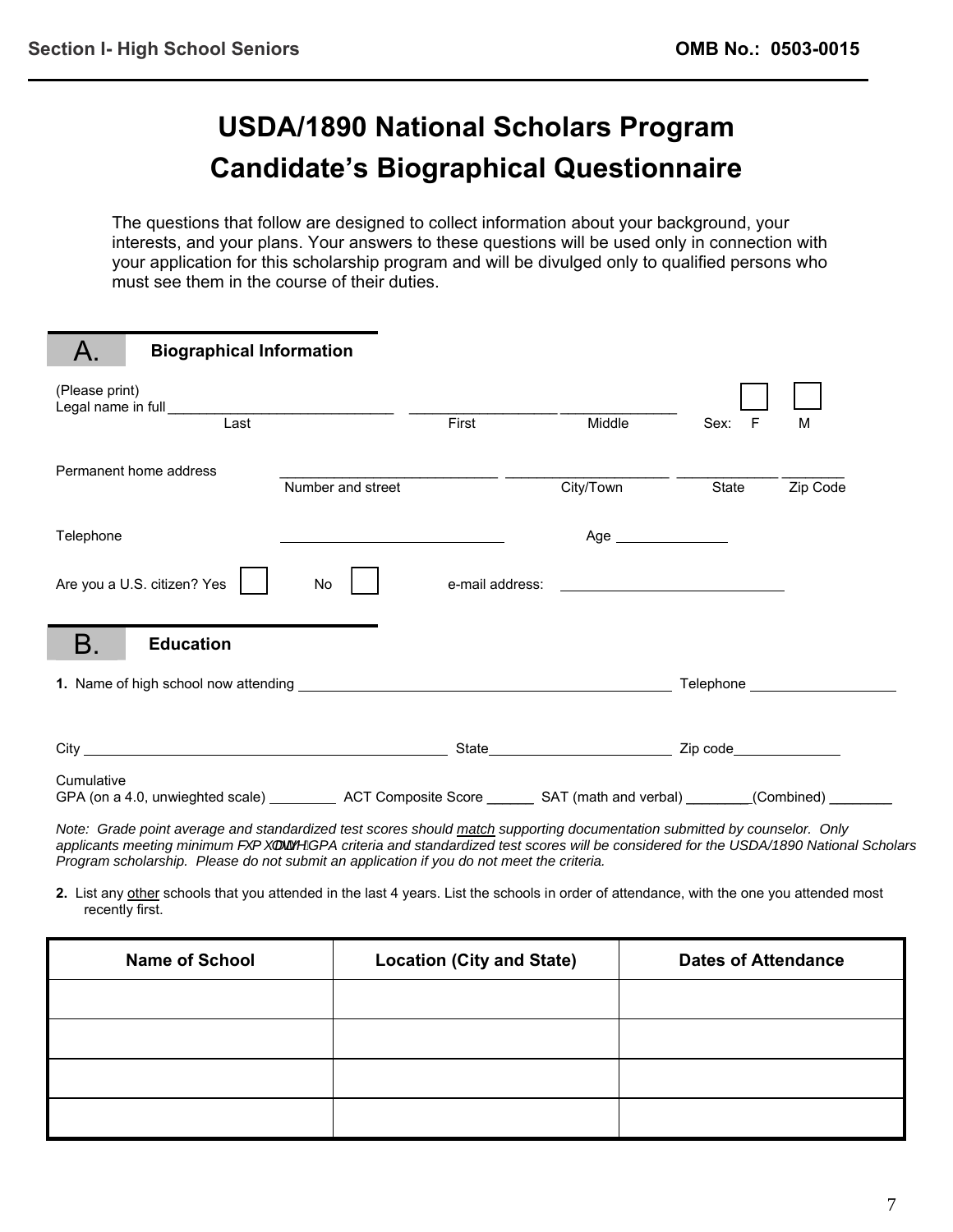## **Candidate's Biographical Questionnaire**

**3.** List any advanced or special program, courses or summer courses you have taken. List the most recent course or program first.

| Course or program                                                                                                                                                                                                                                 | <b>Name of School</b>                                     | Location<br>(city and state                                                                                                             | Dates of Attendance | Hours per<br>week |
|---------------------------------------------------------------------------------------------------------------------------------------------------------------------------------------------------------------------------------------------------|-----------------------------------------------------------|-----------------------------------------------------------------------------------------------------------------------------------------|---------------------|-------------------|
|                                                                                                                                                                                                                                                   |                                                           |                                                                                                                                         |                     |                   |
|                                                                                                                                                                                                                                                   |                                                           |                                                                                                                                         |                     |                   |
|                                                                                                                                                                                                                                                   |                                                           |                                                                                                                                         |                     |                   |
|                                                                                                                                                                                                                                                   |                                                           |                                                                                                                                         |                     |                   |
|                                                                                                                                                                                                                                                   |                                                           |                                                                                                                                         |                     |                   |
| 4. Name of the 1890 University to which you are applying                                                                                                                                                                                          |                                                           |                                                                                                                                         |                     |                   |
| Note: Applicants applying to more than one 1890 University must submit separate applications and send to each school of choice.                                                                                                                   |                                                           |                                                                                                                                         |                     |                   |
| 5. What course of study (major) will you pursue?                                                                                                                                                                                                  |                                                           |                                                                                                                                         |                     |                   |
| 1 <sup>st</sup> Choice                                                                                                                                                                                                                            |                                                           |                                                                                                                                         |                     |                   |
|                                                                                                                                                                                                                                                   | Other Related Discipline/unlisted major (please identify) |                                                                                                                                         |                     |                   |
|                                                                                                                                                                                                                                                   |                                                           | Note: All academic disciplines may not be available at each 1890 University. Check the university's academic offerings before applying. |                     |                   |
| 6. Have you made career decisions related to agriculture, food, natural resources sciences, or other related disciplines?                                                                                                                         |                                                           |                                                                                                                                         |                     |                   |
| If Yes, explain: <u>example and the set of the set of the set of the set of the set of the set of the set of the set of the set of the set of the set of the set of the set of the set of the set of the set of the set of the s</u><br>No<br>Yes |                                                           |                                                                                                                                         |                     |                   |
| 7. Do you plan to go to graduate or professional school?    Yes   No If YES, field of study                                                                                                                                                       |                                                           |                                                                                                                                         |                     |                   |
| <b>Activities</b>                                                                                                                                                                                                                                 |                                                           |                                                                                                                                         |                     |                   |
| 1. List activities (prioritize) in which you have participated in or outside your school (such as academic, publications, debating,<br>dramatics, sports, music, art, student government, and clubs).                                             |                                                           |                                                                                                                                         |                     |                   |

| <b>Activity</b> | Participation<br><b>Dates</b> | <b>Offices Held</b> | <b>Special Awards, Honors or Recognition</b> |
|-----------------|-------------------------------|---------------------|----------------------------------------------|
|                 |                               |                     |                                              |
|                 |                               |                     |                                              |
|                 |                               |                     |                                              |
|                 |                               |                     |                                              |
|                 |                               |                     |                                              |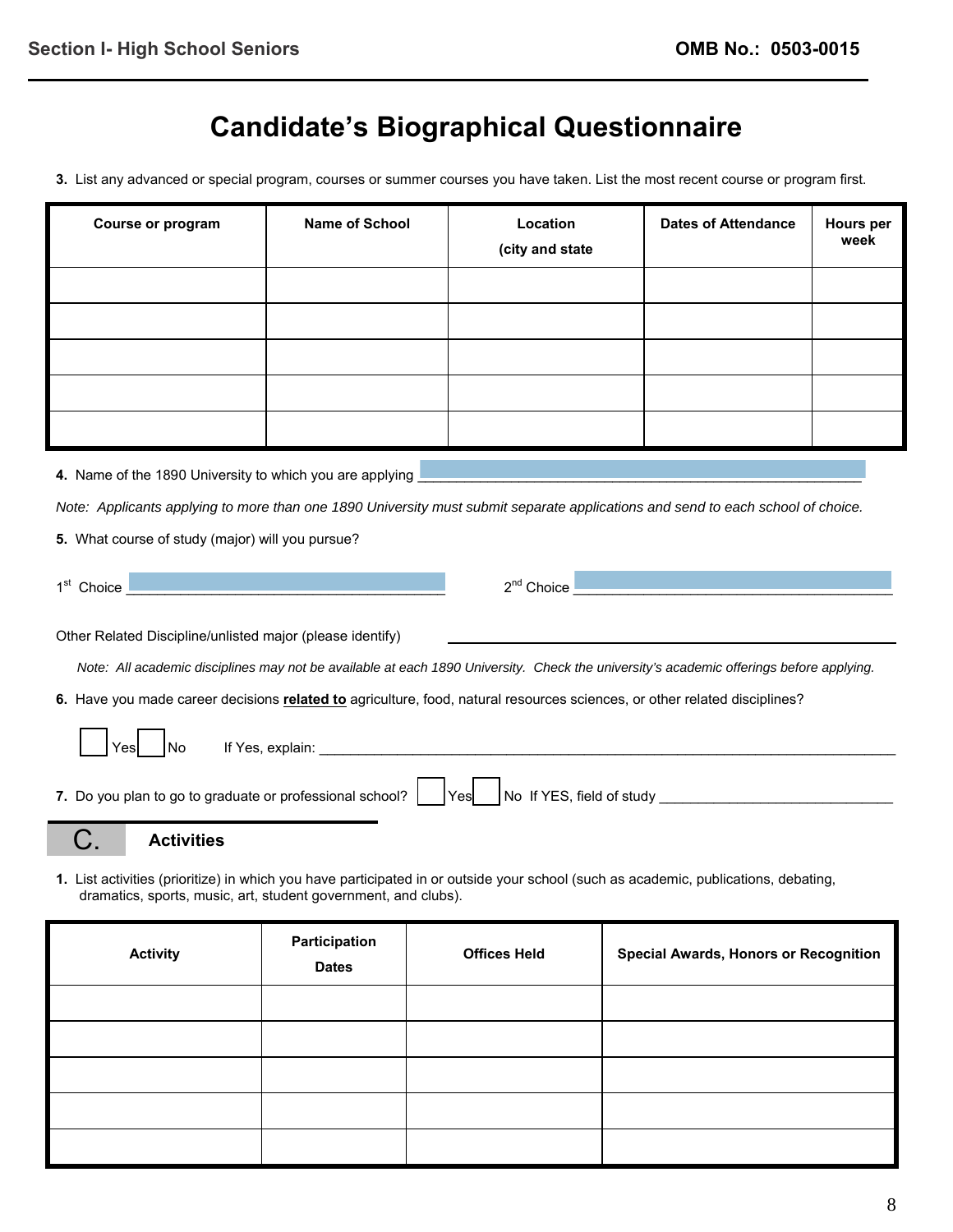#### **Candidate's Biographical Questionnaire**

E. **Candidate's Self Assessment** 

֦

1. Describe a recent experience that has given you a sense of satisfaction or pride. Explain why you were satisfied or proud.

2. Briefly discuss why you want to study agricultural, food, natural resource sciences, or another related discipline in college.

Please review this form to make sure you have answered all questions completely. Proofread your responses.

*I certify that I completed this application and that all statements made are true and accurate to the best of my knowledge, and that a false statement could eliminate me from consideration for this scholarship.* 

| Applicant's Signature | <u> The Communication of the Communication of the Communication of the Communication of the Communication of the Co</u><br>Date |
|-----------------------|---------------------------------------------------------------------------------------------------------------------------------|

l,

This form must be returned to each 1890 University(s) of your choice. **MUST BE POSTMARKED BY FEBRUARY 1** 

| How did you hear about the USDA/1890 National Scholars Program Scholarship? |                         | (select all that apply) |
|-----------------------------------------------------------------------------|-------------------------|-------------------------|
| $\Box$ College fair(s)                                                      | Name of event(s)        |                         |
| $\mathsf{\mathsf{\mathsf{I}}}$ Informational Session                        | Location                |                         |
| Public Service Announcement                                                 | Stations                |                         |
| Direct Mail/e-mail                                                          | Source of communication |                         |
| JUSDA Employee                                                              | Name of employee(s)     |                         |
| Church or place of worship                                                  | Name of Facility        |                         |
| $\vert$ Website(s)                                                          | Name of website(s)      |                         |
| <b>Other</b>                                                                |                         |                         |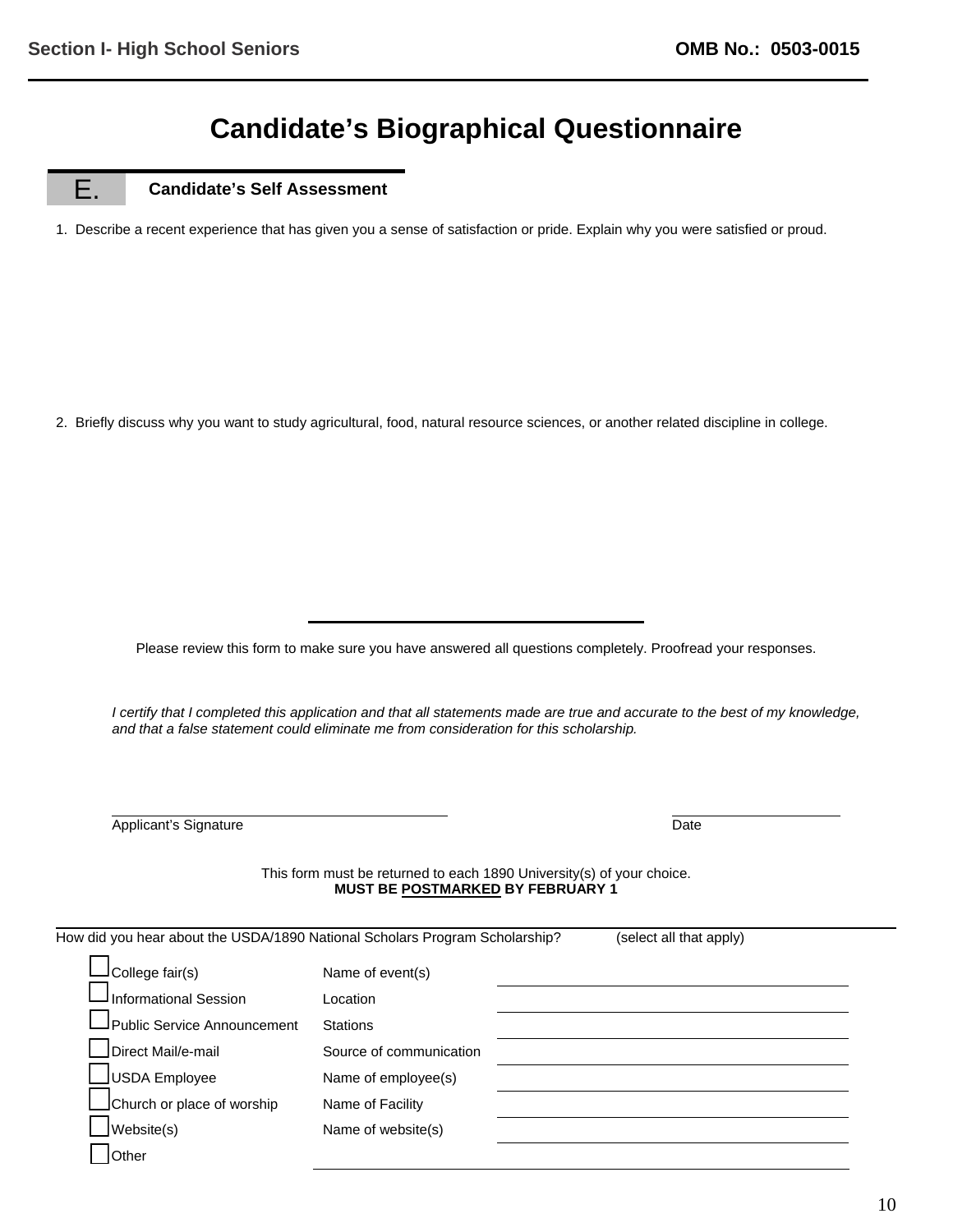### **Candidate's Biographical Questionnaire**

**2.** List volunteer services and jobs you have held in the past 4 years (including summer employment).

| Volunteer services or jobs | Name of organization or<br>employer | Dates of service<br>or employment | <b>Hours per</b><br>week | <b>Special awards</b> |
|----------------------------|-------------------------------------|-----------------------------------|--------------------------|-----------------------|
|                            |                                     |                                   |                          |                       |
|                            |                                     |                                   |                          |                       |
|                            |                                     |                                   |                          |                       |
|                            |                                     |                                   |                          |                       |
|                            |                                     |                                   |                          |                       |
|                            |                                     |                                   |                          |                       |

*Note: Please be concise and limit your responses to the space provided.* 

#### D. **Leisure-Time Activities**

- **1.** What is the most stimulating book or article (other than those for school assignments) you have read in the last 6 months? Why did you find it stimulating?
- 2. What do you do for relaxation and fun?
- 3. Describe your leadership role in activities in both your school and community.

4. Please describe any characteristics of yourself or your family that have been important to your personal development.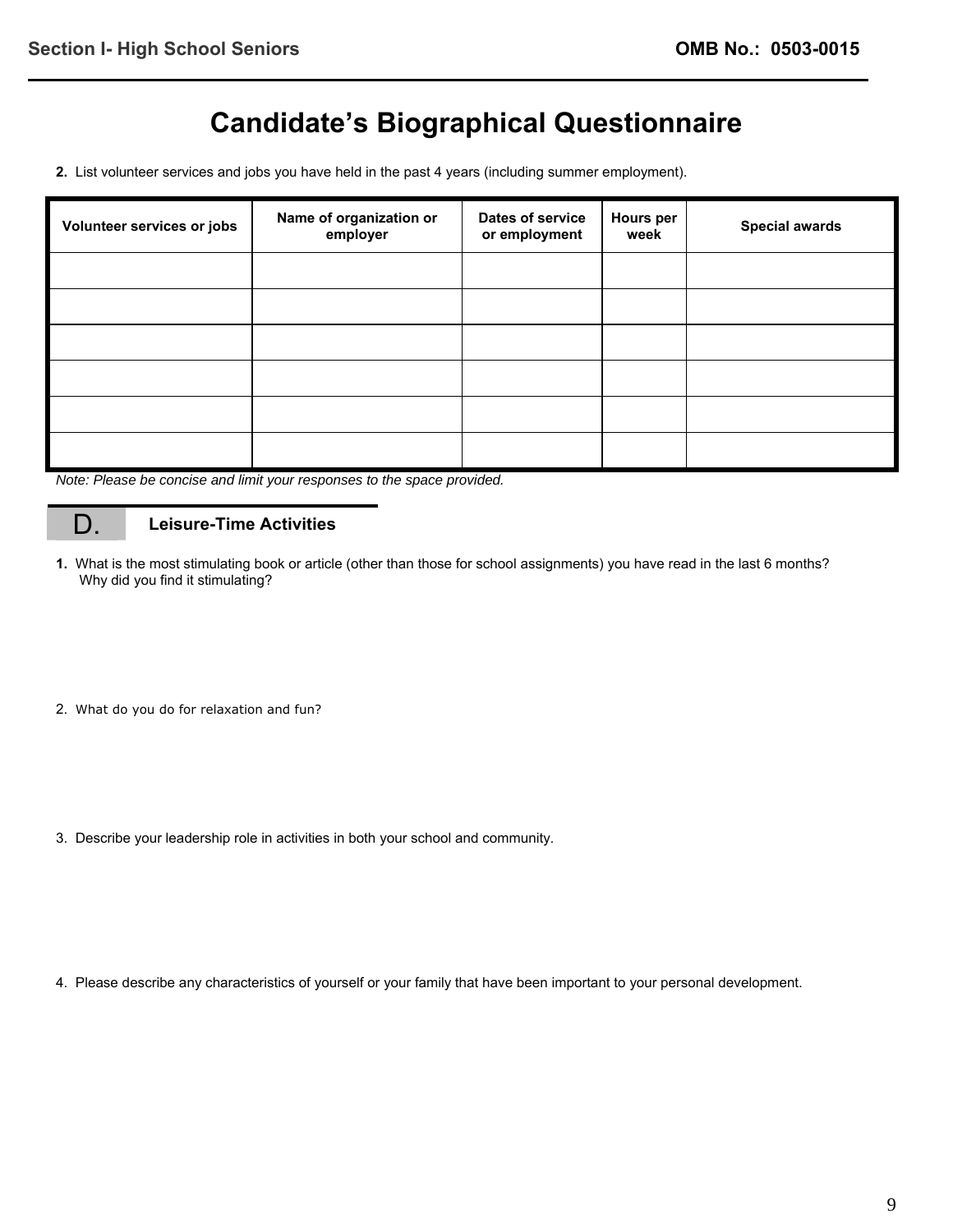#### **USDA/1890 National Scholars Application Checklist**  *High School Student Component*

| 1. | I have read the eligibility requirements for the high school senior component and meet all<br>eligibility criteria.                                                                                                                                                                                                                                                                                                                                                                               |
|----|---------------------------------------------------------------------------------------------------------------------------------------------------------------------------------------------------------------------------------------------------------------------------------------------------------------------------------------------------------------------------------------------------------------------------------------------------------------------------------------------------|
| 2. | I am submitting an original application and transcript to each 1890 University of interest<br>(see addresses on page 27 of this application)                                                                                                                                                                                                                                                                                                                                                      |
| 3. | I have applied for admission to each 1890 Historically Black Land-Grant Institution of<br>interest.                                                                                                                                                                                                                                                                                                                                                                                               |
| 4. | I have read and filled out <b>Section I</b> , Candidate's Biographical Information section. I<br>understand that Section I must be postmarked no later than February 1, in order to<br>meet the eligibility requirements.                                                                                                                                                                                                                                                                         |
| 5. | I have given the Secondary School Report to my counselor and teacher to fill out. I<br>understand these pages must be mailed and postmarked no later than February 1.<br>Further, I have explained to my counselor and teacher the need to have all official<br>transcripts with a seal and signature enclosed with this response and sent to the<br>institution's USDA Liaison Officer where I have selected to attend using the list on<br>page 27 of this application that I provided to them. |
| 6. | I have signed and dated the application (original signature only)                                                                                                                                                                                                                                                                                                                                                                                                                                 |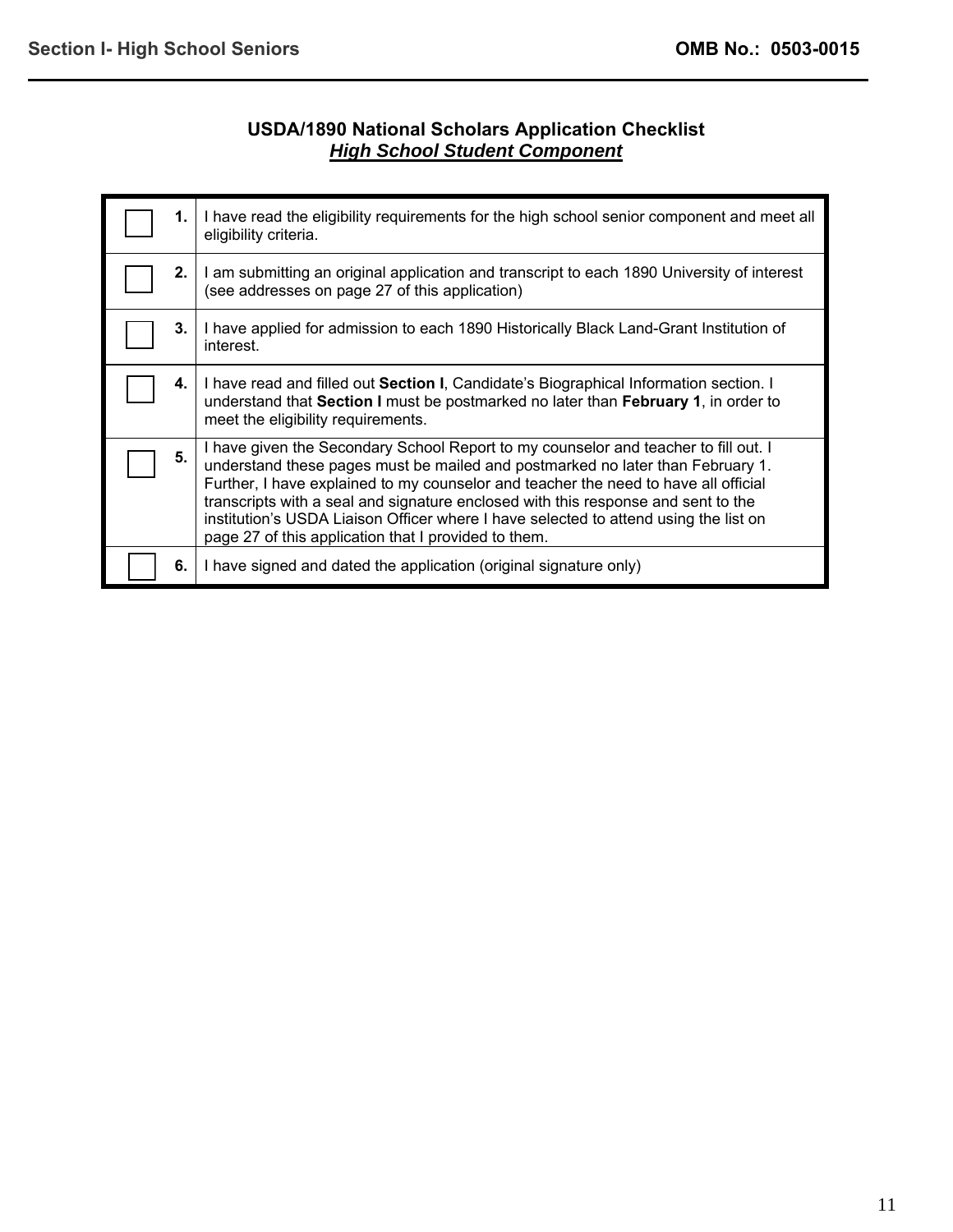#### USDA/1890 National Scholars Program Scholarship **Applicant's Authorization to Release Academic Information**

| Applicant's Legal, Full Name                                                                                                                                                                                                                                                                                                                                                                |      |       |        |        |
|---------------------------------------------------------------------------------------------------------------------------------------------------------------------------------------------------------------------------------------------------------------------------------------------------------------------------------------------------------------------------------------------|------|-------|--------|--------|
|                                                                                                                                                                                                                                                                                                                                                                                             | Last | First | Middle | Suffix |
|                                                                                                                                                                                                                                                                                                                                                                                             |      |       |        |        |
| To comply with the provisions of the Family Educational Rights and Privacy Act of 1974, a school must obtain signed<br>authorization before it can release student information for use in this scholarship program. Permission is hereby given to<br>school officials to release school record and other requested information for consideration in the scholarship program named<br>above. |      |       |        |        |
| Student's Signature                                                                                                                                                                                                                                                                                                                                                                         |      |       | Date   |        |
| Parents' or Legal Guardians' Signature                                                                                                                                                                                                                                                                                                                                                      |      |       | Date   |        |

Applicant: If you have attended this school less than 2 years, you must copy this form and ask someone from your former school to also complete a copy for you.

| School Name |       |          |              |
|-------------|-------|----------|--------------|
|             |       |          |              |
|             |       |          |              |
| City        | State | Zip Code | Phone Number |

**Note for the counselor:** We appreciate the time you are taking to support your student. The student named above is a candidate for the honor of United States Department of Agriculture/1890 National Scholars Program scholarship. To process this application, we need the following:

 An official transcript of the student's secondary school record with a seal and signature by an authorized school official

Thorough responses will greatly enhance your student's candidacy. This information will be used only in connection with the selection of Scholars and will be seen only by qualified persons involved in the selection process. Please note, however that only students with a cumulative GPA of 3.0 on a 4.0 scale and a combined SAT score of at least 1500 or 1000(math & verbal) or ACT score of at least 21 are eligible for the 1890 Scholars Program. Please delete all personal identifiable information, such as complete social security numbers and complete dates of birth from any supporting documentations.

For questions or more information about the USDA/1890 National Scholars Program Scholarship, please contact us at [1890init@usda.gov](mailto:1890init@usda.gov) or 202-205-5692.

*Duplicate form as necessary*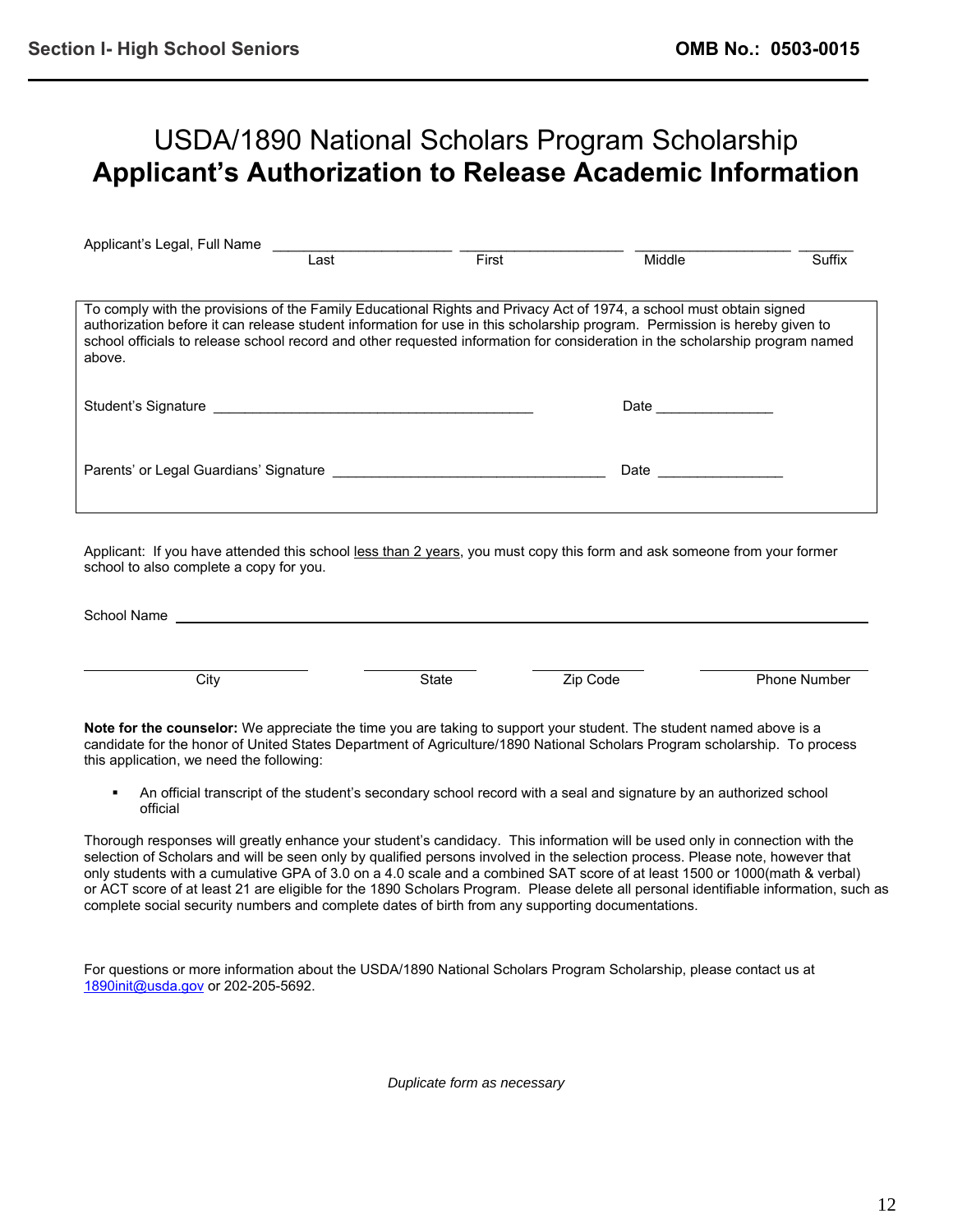#### USDA/1890 National Scholars Program Scholarship Secondary School Report **High School Guidance Counselor**

| Please type or print using black ink                                                                                                                                                                   |                                 |                                       |        |
|--------------------------------------------------------------------------------------------------------------------------------------------------------------------------------------------------------|---------------------------------|---------------------------------------|--------|
|                                                                                                                                                                                                        |                                 |                                       |        |
| Last                                                                                                                                                                                                   | First                           | MI                                    | Suffix |
|                                                                                                                                                                                                        |                                 |                                       |        |
| В.                                                                                                                                                                                                     |                                 |                                       |        |
| Are you confident that the student will receive a high school diploma during the current academic year?                                                                                                |                                 |                                       | Yes    |
| If no, please explain.                                                                                                                                                                                 |                                 |                                       |        |
|                                                                                                                                                                                                        |                                 |                                       |        |
|                                                                                                                                                                                                        |                                 |                                       |        |
|                                                                                                                                                                                                        |                                 |                                       |        |
|                                                                                                                                                                                                        |                                 |                                       |        |
|                                                                                                                                                                                                        |                                 |                                       |        |
| Students class rank ____________                                                                                                                                                                       |                                 |                                       |        |
|                                                                                                                                                                                                        |                                 |                                       |        |
| D.                                                                                                                                                                                                     |                                 |                                       |        |
|                                                                                                                                                                                                        |                                 |                                       |        |
|                                                                                                                                                                                                        |                                 |                                       |        |
| Student's cumulative grade point average (unweighted on 4.0 scale)                                                                                                                                     |                                 | Do not enter GPA on a scale of 0-100  |        |
|                                                                                                                                                                                                        |                                 |                                       |        |
|                                                                                                                                                                                                        |                                 |                                       |        |
|                                                                                                                                                                                                        |                                 |                                       |        |
| ACT Composite Score <b>composition</b>                                                                                                                                                                 | SAT Score (combined) __________ | SAT Score (math and verbal) _________ |        |
| (attach a copy of test scores)                                                                                                                                                                         |                                 |                                       |        |
|                                                                                                                                                                                                        |                                 |                                       |        |
| Н.                                                                                                                                                                                                     |                                 |                                       |        |
|                                                                                                                                                                                                        |                                 |                                       |        |
| <b>Secondary School Record</b>                                                                                                                                                                         |                                 |                                       |        |
| The applicant's SAT and/or ACT scores, along with an official secondary school transcript (with seal and signature by an authorized                                                                    |                                 |                                       |        |
| official), including grades 9 through 12 must be attached to this section of the application. If the official transcript is not provided, the<br>candidate will not be considered for the scholarship. |                                 |                                       |        |
|                                                                                                                                                                                                        |                                 |                                       |        |
|                                                                                                                                                                                                        |                                 |                                       |        |
|                                                                                                                                                                                                        |                                 |                                       |        |
|                                                                                                                                                                                                        |                                 |                                       |        |

This form and the candidate's transcript must be returned to each 1890 Land-Grant University(s) (see address list) of interest (confirm with the applicant) and **MUST BE POSTMARKED BY FEBRUARY 1.**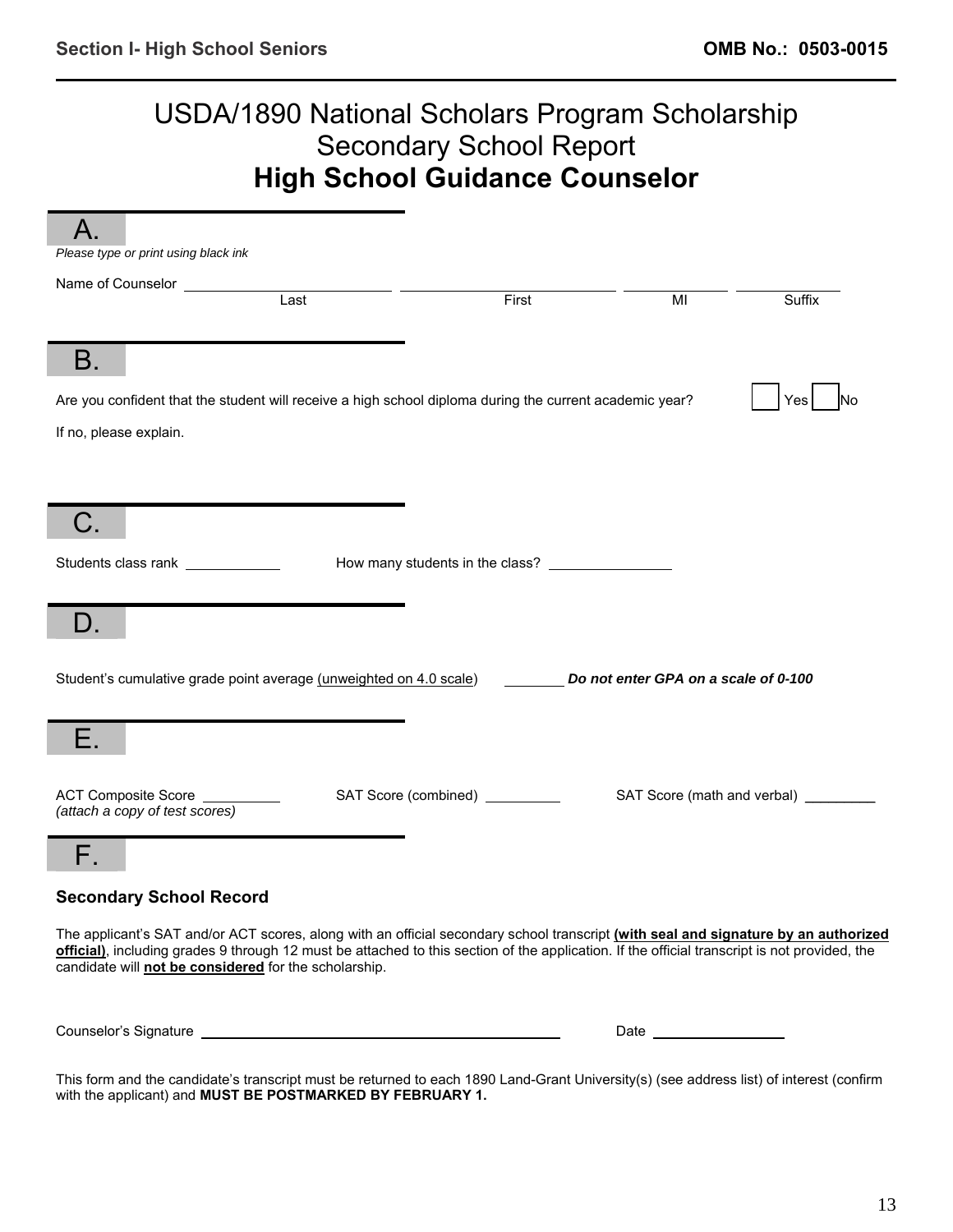#### USDA/1890 National Scholars Program Scholarship Secondary School Report **School Teacher Assessment**

*The application for the USDA/1890 National Scholars program scholarship requires a carefully considered character and ability assessment by a teacher who knows the student well, including a summary of other teachers' judgments of the student* 

|                 | Please type or print using black ink |       |    |        |
|-----------------|--------------------------------------|-------|----|--------|
| Name of Teacher | Last                                 | First | MI | Suffix |
| <b>B.</b>       |                                      |       |    |        |
|                 | Length of Relationship __________    |       |    |        |
| C.              |                                      |       |    |        |

Considering this student's interests, work habits, and life goals, what is your assessment of the chances that the student will be motivated to take advantage of the opportunities available in college? Please give reasons for your assessment.

|--|

What special features are a part of your school's curriculum (e.g., AP and honors courses, college study, independent study)? Has the student taken advantage of the most challenging opportunities your school has to offer?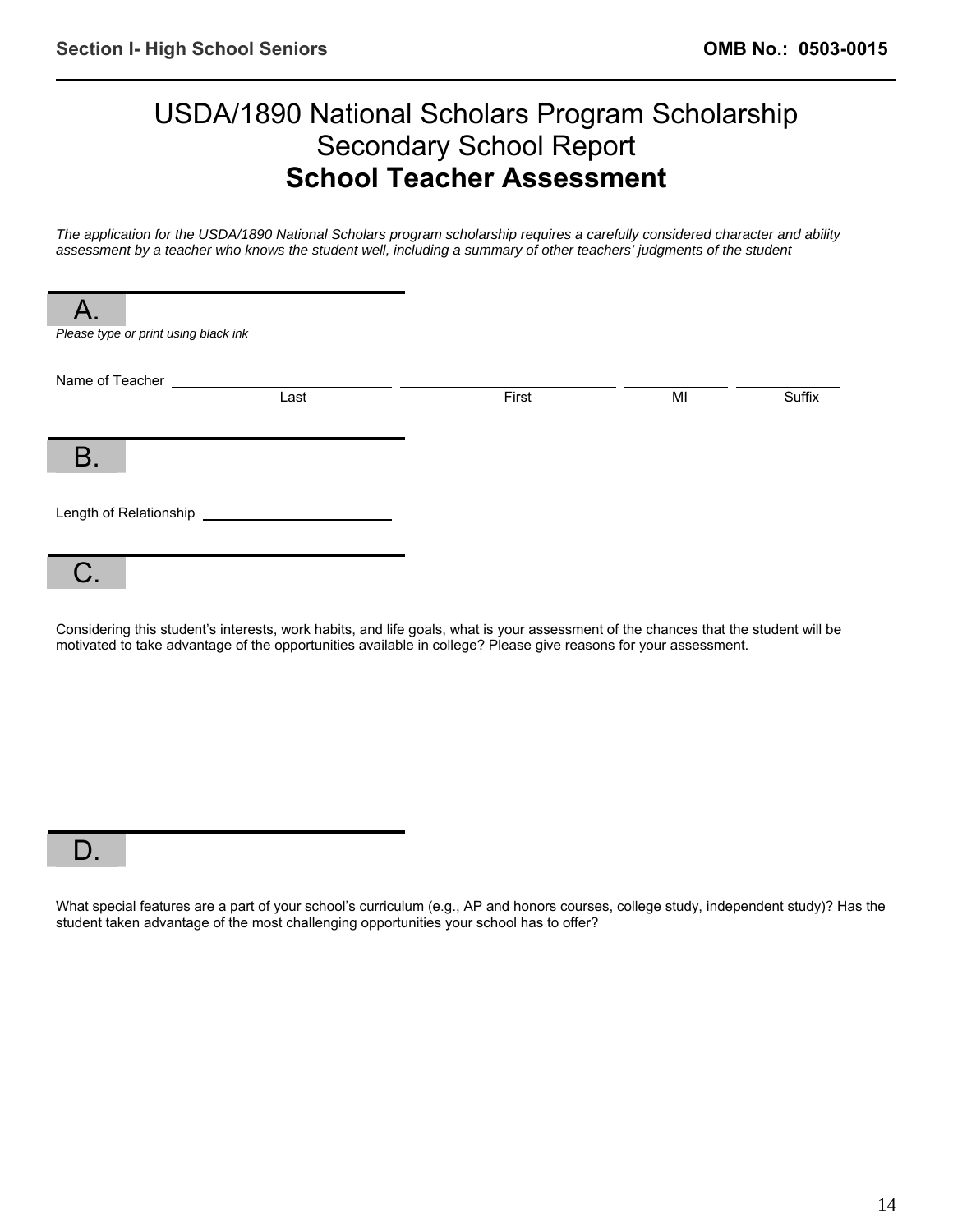#### **School Teacher Assessment**

E.

Has the student shown exceptional talent or originality in agriculture, food, natural resource sciences and/or other related disciplines? Yes | No Please Explain:

F.

Describe this student's strengths and weaknesses.

Strengths:

Weaknesses:

#### G.

Sometimes special circumstances should be considered when evaluating a student's achievement records and test scores. If, in your opinion, this student may have been disadvantaged by any such circumstances, please specify.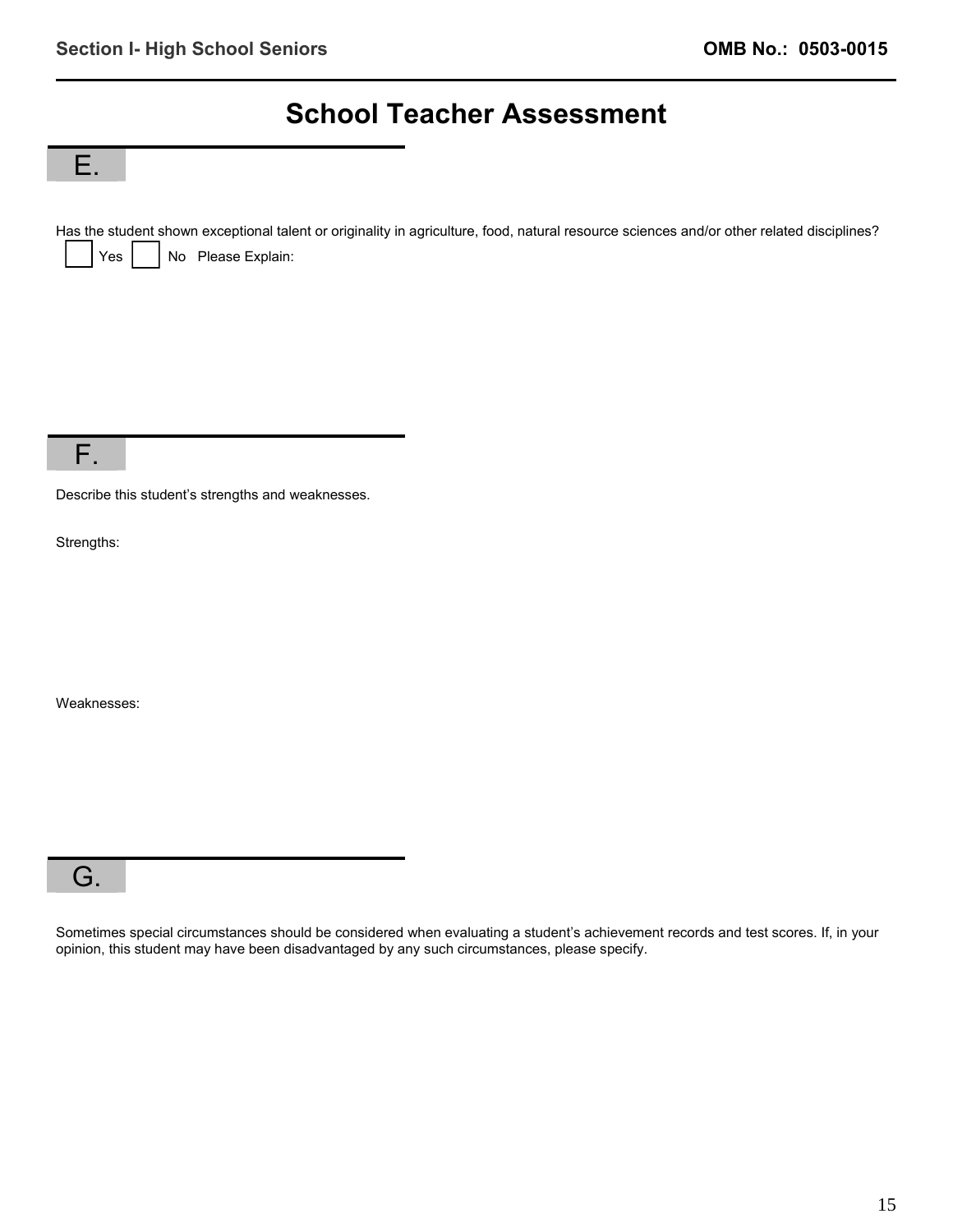#### **School Teacher Assessment**

#### H.

In the spaces below, please summarize comments made by teachers about the student:



| 1. Participation in discussion:                                 | always involved, often initiates discussion                                                                                | occasionally participates       |
|-----------------------------------------------------------------|----------------------------------------------------------------------------------------------------------------------------|---------------------------------|
|                                                                 | seldom participates                                                                                                        | not applicable                  |
| 2. Involvement in classroom activities                          | active, usually shows genuine interest                                                                                     | mild, politely attentive        |
|                                                                 | languid, attention often wanders                                                                                           | vacillates greatly              |
|                                                                 | poor understanding                                                                                                         |                                 |
| 3. Pursuit of independent study:                                | considerable study and major project(s)                                                                                    | some study and minor project(s) |
|                                                                 | no evidence of independent study                                                                                           | not applicable                  |
| 4. Evenness of performance:                                     | even, varies no more than one mark                                                                                         | slightly uneven                 |
|                                                                 | uneven, often varies two marks                                                                                             | erratic, fluctuates greatly     |
|                                                                 | inadequate opportunity to observe                                                                                          |                                 |
| 5. Critical and questioning attitude:                           | often challenges                                                                                                           | occasionally probes             |
|                                                                 | rarely questions                                                                                                           | not applicable                  |
| 6. Depth of understanding:                                      | excellent insight                                                                                                          | good understanding              |
|                                                                 | some insight                                                                                                               | little insight                  |
|                                                                 | not applicable                                                                                                             |                                 |
| 7. Personal responsibility:                                     | always accepts fully                                                                                                       | usually accepts fully           |
|                                                                 | sometimes refuses                                                                                                          | often refuses                   |
| 8. Consideration for others:                                    | always considerate of others' rights and feelings                                                                          | usually considerate             |
|                                                                 | sometimes inconsiderate                                                                                                    | often inconsiderate             |
| 9. Population of the community in which your school is located: |                                                                                                                            |                                 |
|                                                                 | $500 - 1,500$<br>less than 500                                                                                             | 1,500 - 5,000                   |
|                                                                 | 25,000 - 100,000<br>5,000 - 25,000                                                                                         | over 100,000                    |
|                                                                 | 10. What economic or social conditions characterize your community and most of the parents of the children in your school? |                                 |
| rural farming area                                              | industrial small town or city                                                                                              |                                 |
| large, metropolitan area                                        | other                                                                                                                      |                                 |
|                                                                 |                                                                                                                            |                                 |
| Teacher's Signature                                             | Date                                                                                                                       |                                 |

This form must be returned to each 1890 Land-Grant University(s) (see address list) of interest (confirm with the applicant) and **MUST BE POSTMARKED BY FEBRUARY 1.**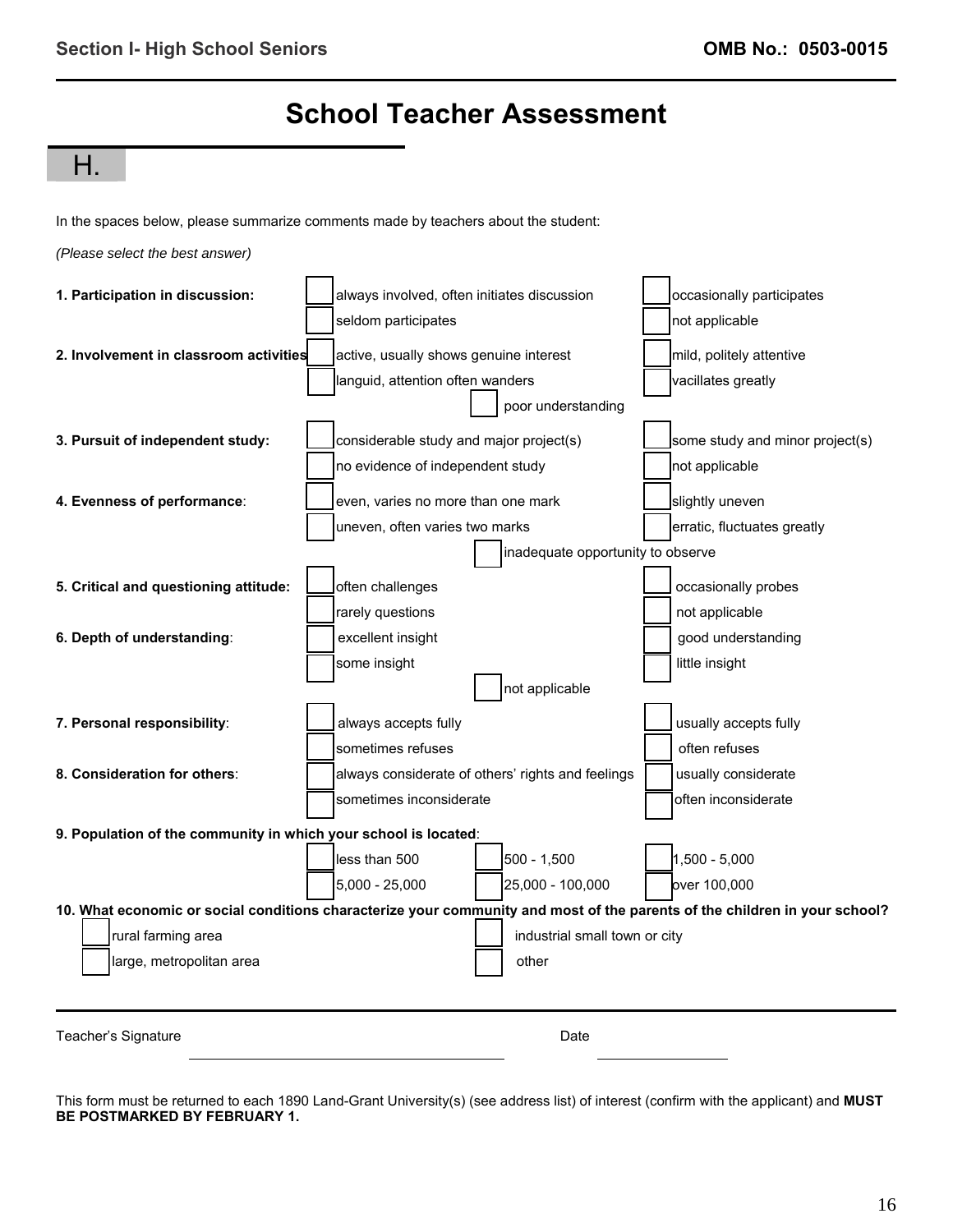# **SECTION II: COLLEGE/UNIVERSITY**

# **STUDENTS**

*Complete this section if you are currently attending a college/university at an accredited school in the U.S. and entering your sophomore or junior year.*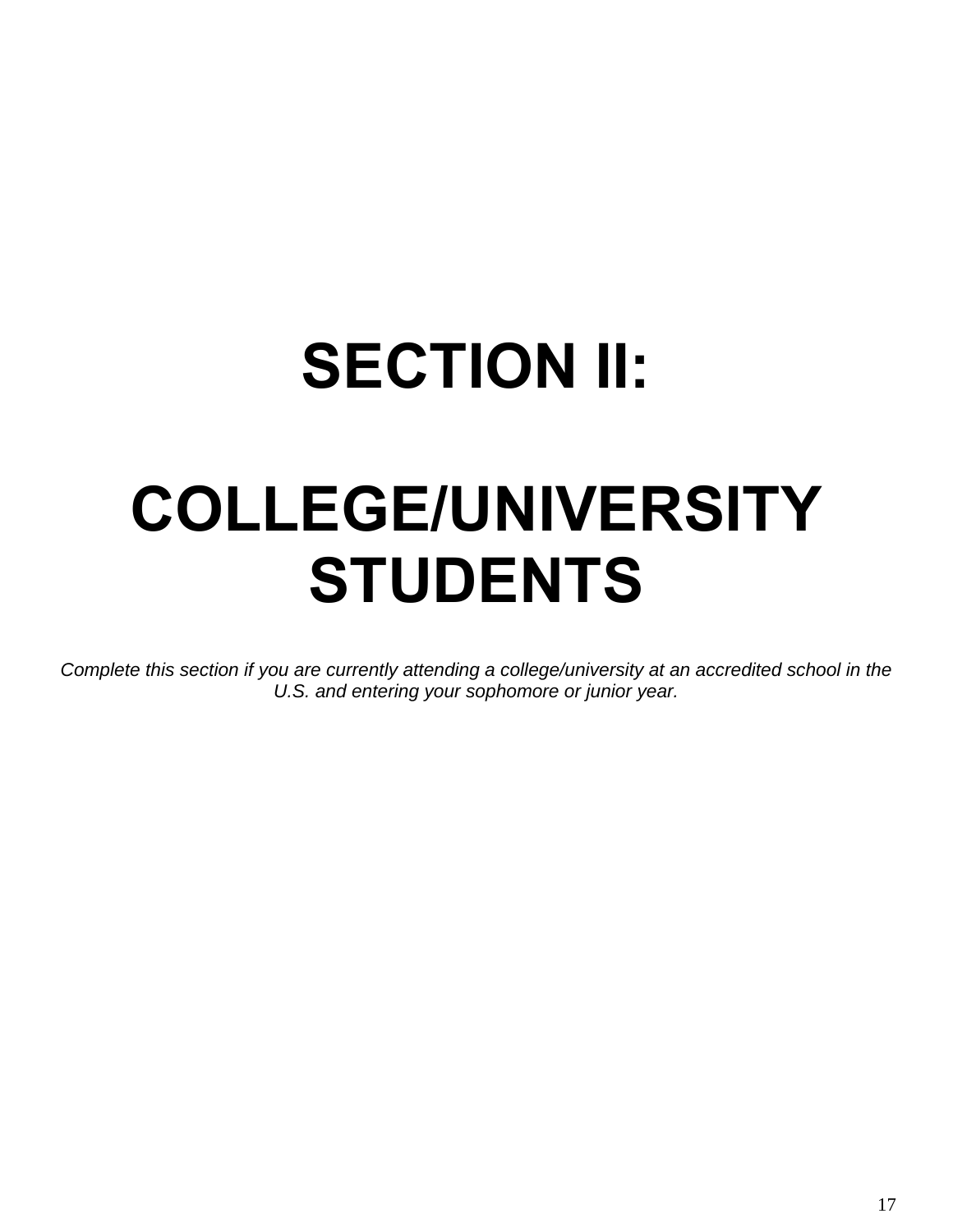#### **USDA/1890 National Scholars Program Overview College/University Component**

The USDA/1890 National Scholars Program is a partnership between of the United States Department of Agriculture (USDA) and 1890 Historically Black Land-Grant Universities. The program awards scholarships to students attending one of 1890 Historically Black Land-Grant Universities, pursuing a bachelor degree in agriculture, natural resources, food science, nutrition, or related academic disciplines, and willing to work full-time in the USDA upon graduation. There are eighteen 1890 Universities, including:

- **Alabama A&M University**
- **Alcorn State University, Mississippi**
- **-** Delaware State University
- **Florida A&M University**
- **Fort Valley State University, Georgia**
- **Kentucky State University**
- Langston University, Oklahoma
- **-** Lincoln University, Missouri
- North Carolina A&T State University
- Prairie View A&M University, Texas
- **South Carolina State University**
- **Southern University, Louisiana**
- **Tennessee State University**
- **Tuskegee University, Alabama**
- **University of Arkansas Pine Bluff**
- **University of Maryland Eastern Shore**
- **•** Virginia State University
- **West Virginia State University**

**PURPOSE** The purpose of the USDA/1890 National Scholars Program is:

- to strengthen the long-term partnership between USDA and the 1890
- Land Grant Universities
- to increase the number of students studying agriculture, food, natural resource sciences or other related disciplines
- to offer career opportunities to USDA/1890 National Scholars at the U.S. Department of Agriculture

**OBJECTIVE** The National Scholars Program offers scholarships to U.S. citizens who are seeking a bachelor degree at one of the eighteen 1890 Historically Black Land-Grant Institutions in any field of study in agriculture, food, natural resource sciences or other related disciplines. National Scholars are required to study in the following or related disciplines:

- Agriculture
- Agricultural Business/Management
- Agricultural Economics
- Agricultural Engineering/Mechanics
- **Agricultural Production and Technology**
- **Agronomy or Crop Science**
- Animal Sciences
- Botany
- Food Sciences/Technology
- Forestry and Related Sciences
- **Home Economics/Nutrition**
- **Horticulture**
- Natural Resources Management
- **Soil Conservation/Soil Science**
- **Farm and Range Management**
- Other related disciplines, (e.g., non-medical biological sciences, pre-veterinary medicine, computer science)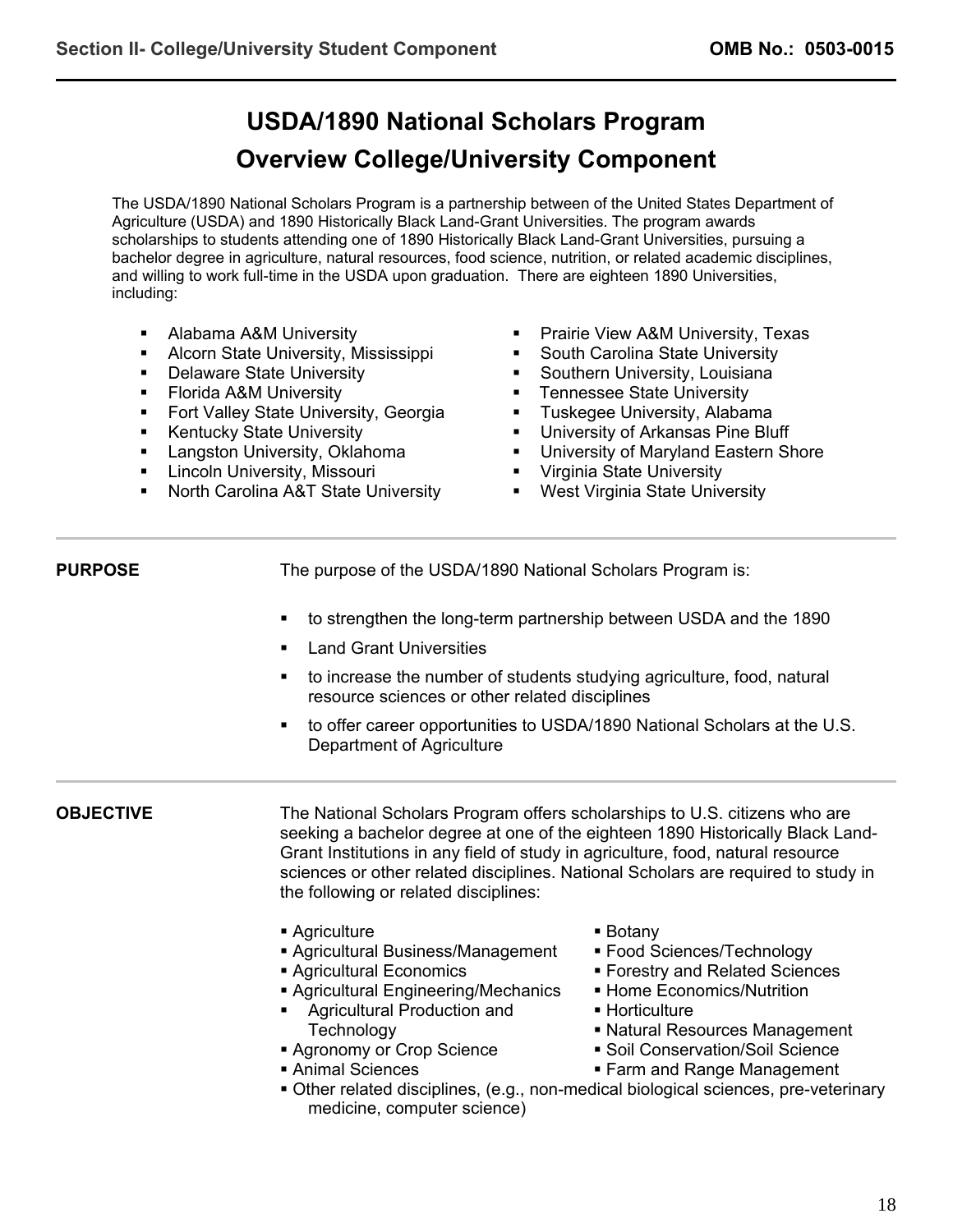#### **USDA/1890 National Scholars Program Overview College/University Component**

| <b>THE AWARD</b>                      | The USDA/1890 National Scholars Program scholarship is awarded annually<br>and must be used at one of the eighteen 1890 Historically Black Land-Grant<br>Institutions. Each award provides annual tuition, fees, books, room and board,<br>employee benefits, use of a laptop computer, printer and software while on<br>scholarship, for each academic year. The scholar is required to work in the<br>Student Educational Employment Program during school breaks (typically during<br>the summer) and agree to 1 year of service with the U.S. Department of<br>Agriculture for each year of financial support at the completion of the scholar's<br>bachelor degree program. Each annual scholarship renewal is contingent upon<br>satisfactory performance and normal progress toward the bachelor degree.                                                                                                                                                                                                                                                                                                   |
|---------------------------------------|-------------------------------------------------------------------------------------------------------------------------------------------------------------------------------------------------------------------------------------------------------------------------------------------------------------------------------------------------------------------------------------------------------------------------------------------------------------------------------------------------------------------------------------------------------------------------------------------------------------------------------------------------------------------------------------------------------------------------------------------------------------------------------------------------------------------------------------------------------------------------------------------------------------------------------------------------------------------------------------------------------------------------------------------------------------------------------------------------------------------|
| <b>WHO SHOULD APPLY</b>               | Applicants must be U.S. citizens currently attending an accredited<br>college/university in the United States, completing their freshman or sophomore<br>year of college, and willing to attend or currently attending one of the eighteen,<br>1890 Universities                                                                                                                                                                                                                                                                                                                                                                                                                                                                                                                                                                                                                                                                                                                                                                                                                                                  |
| <b>GENERAL</b><br><b>ELIGIBILITY</b>  | Applicant must:<br>Be a U.S. citizen<br>٠<br>Be interested in attending one of the eighteen 1890 Historically Black Land-<br>٠<br><b>Grant Institutions</b><br>Have a minimum cumulative GPA of 3.0 or better<br>٠<br>Intend to study agriculture food natural resource sciences or other related<br>٠<br>disciplines<br>Demonstrate leadership and community service<br>٠<br>Submit current official transcript with the school seal and an authorized<br>٠<br>officials signature (preferably through the most recent fall semester)<br>Submit a current resume<br>٠<br>Submit two letters of recommendations from the following:<br>٠<br>1. Department Head, Dean of College, or a University Vice President, and a<br>2. College Professor who has taught the applicant<br>Submit a 500-800 word essay describing 1) your interest in USDA 2) how you<br>٠<br>envision the scholarship will impact you and your future as a public servant,<br>and 3) your experience and perceptions about agriculture, food, and natural<br>resource sciences<br>Submit a signed application (original signature only)<br>٠ |
| <b>APPLICATION</b><br><b>DEADLINE</b> | All application materials must be postmarked no later than February 1<br>and sent to the university(s) selected by the applicant to attend.                                                                                                                                                                                                                                                                                                                                                                                                                                                                                                                                                                                                                                                                                                                                                                                                                                                                                                                                                                       |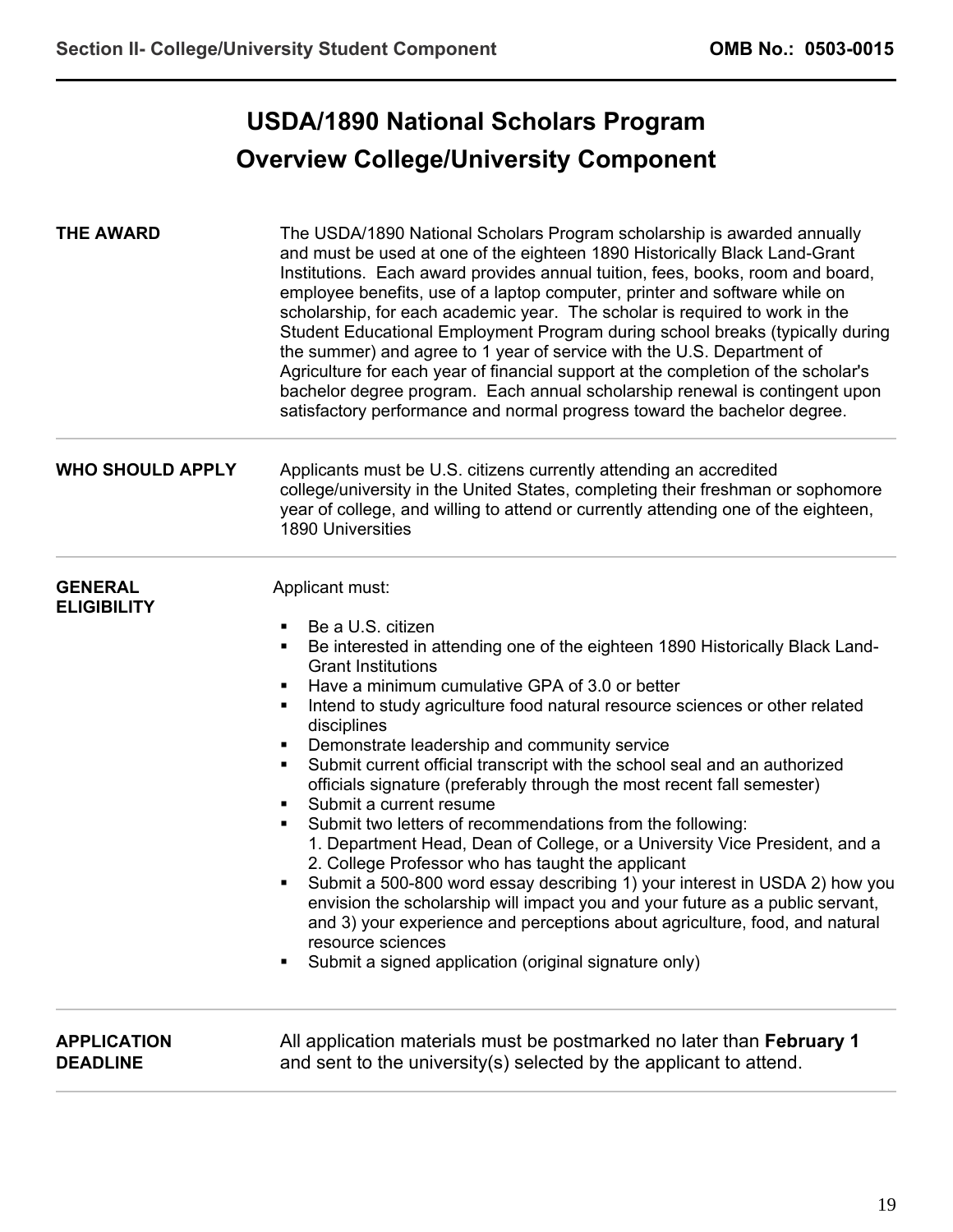#### **INSTRUCTIONS**

Applicants should read the application materials thoroughly before completing and submitting the application. Only complete application packages submitted by the application deadline will be considered for the USDA/1890 National Scholars Program scholarship. To begin the application process, applicants must do the following:

- **Complete the Privacy Act Advisory Statement and Release Form**
- **Complete the Biographical Questionnaire**
- **Prepare a current resume**
- Prepare 500-800 word essay on the designated topics
- Obtain a recent official transcript with seal and signature of an authorized college/university official
- Sign and Date the application
- Mail the application by the postmark deadline of **February 1.**

Applicants are responsible for ensuring that the college/university prepares a current official transcript and the document is submitted by the application deadline. All materials must be originals, with original signatures and seals/stamps. *Photocopied signatures and transcripts will not be considered for the USDA/1890 National Scholars Program scholarship.*

**Hint:** The selection of scholarship recipients will be influenced by the completeness, neatness, and legibility of replies. **The application may be filled out electronically by typing in the required information or print clearly using black ink.**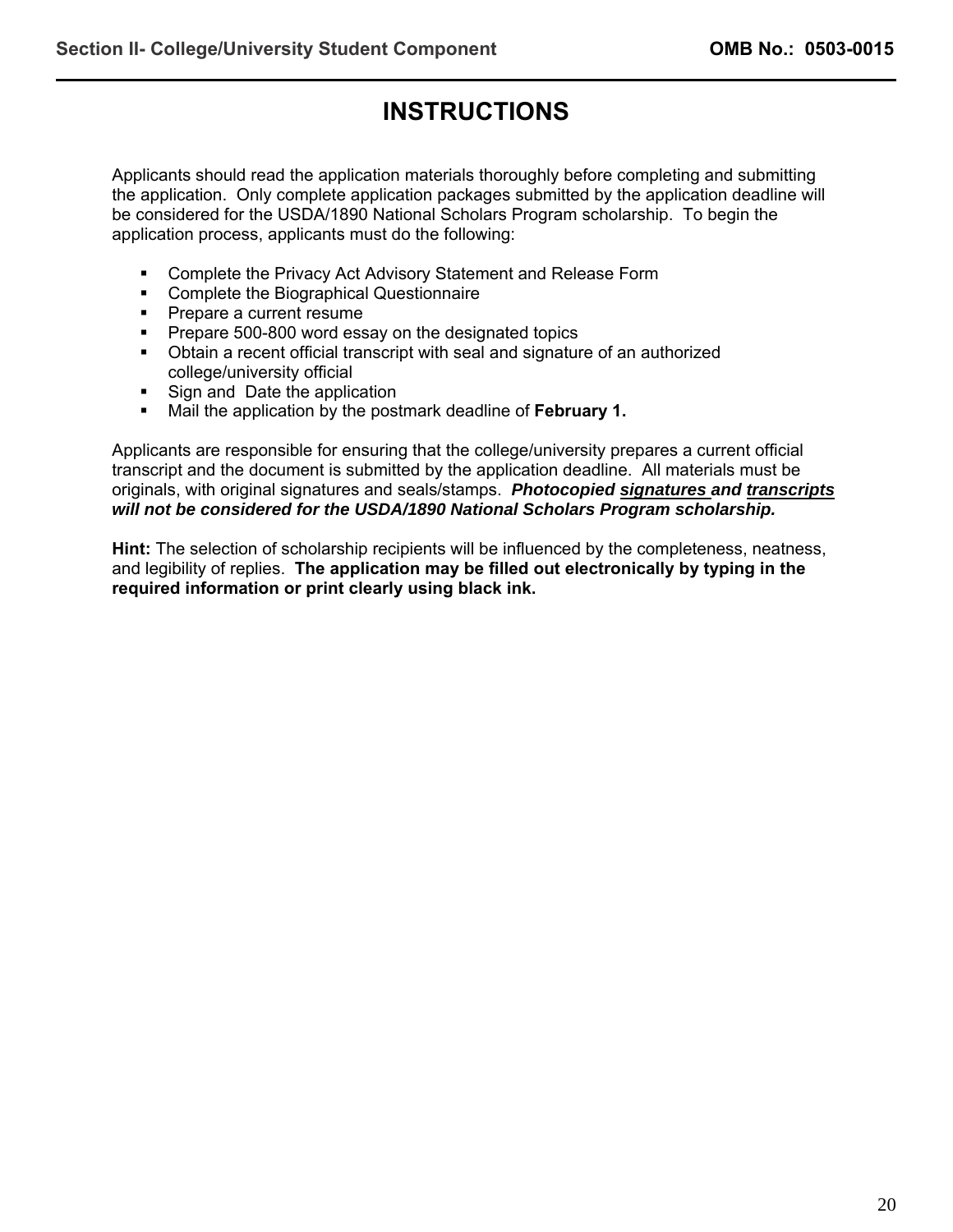| <b>Privacy Act</b><br><b>Advisory Statement</b> | The Privacy Act of 1974 (P.L. 93-579) requires that you be given certain<br>information in connection with this request for information. Accordingly, pursuant<br>to the requirements for the Act, please be advised: |
|-------------------------------------------------|-----------------------------------------------------------------------------------------------------------------------------------------------------------------------------------------------------------------------|
|                                                 | 1. The authority for the collection of these data is Executive Order 11155.                                                                                                                                           |
|                                                 | 2. Furnishing the information requested is voluntary.                                                                                                                                                                 |
|                                                 | 3. The data will be used for selection of USDA/1890 National Scholars,<br>printing of certificates, and related activities.                                                                                           |
|                                                 | 4. Other routine uses of the data are for preparation of the public affairs<br>and press releases to news media.                                                                                                      |
|                                                 | 5. Failure to complete the form will mean that you cannot be included<br>among those candidates being considered for designation as<br>USDA/1890 National Scholar.                                                    |
|                                                 |                                                                                                                                                                                                                       |

**Affirmation of Candidacy and Authorization for Release of Information**  I, \_\_\_\_\_\_\_\_\_\_\_\_\_\_\_\_\_\_\_\_\_\_\_\_\_\_\_\_\_\_\_\_\_, understand that I am a candidate for the honor of USDA/1890 National Scholar, have read the Privacy Act Advisory Statement, and affirm my wish to be considered. In the event I am named a National Scholar, permission is hereby given for the release of materials submitted by me for the use of the U.S. Department of Agriculture and the eighteen 1890 Historically Black Land-Grant Institutions as deemed appropriate for purposes of the USDA/1890 National Scholars Program.

> I further consent to the release of photographs which may be taken of me, by or for the U.S. Department of Agriculture in connection with the Program. I am (*check one*) willing <u>and unwilling</u> to appear on radio and/or television if such arrangements can be made by the U.S. Department of Agriculture in connection with the USDA/1890 National Scholars Program.

Signature: \_\_\_\_\_\_\_\_\_\_\_\_\_\_\_\_\_\_\_\_\_\_\_\_\_\_\_\_\_\_\_\_\_\_\_\_\_

Date:

Enter date format as mm-dd-yyyy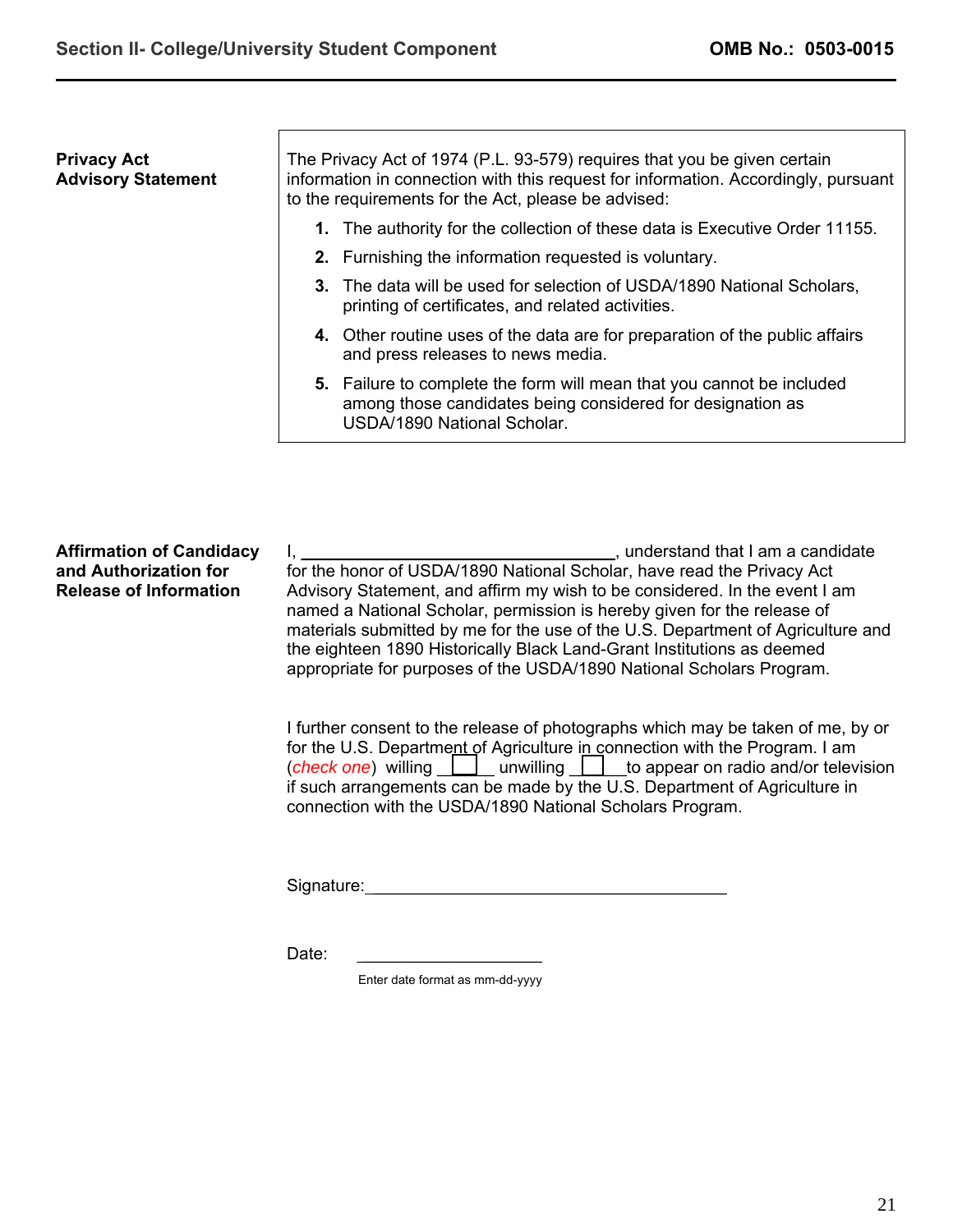#### **USDA/1890 National Scholars Program Candidate's Biographical Questionnaire**

The questions that follow are designed to collect information about your background, your interests, and your plans. Your answers to these questions will be used only in connection with your application for this scholarship program and will be divulged only to qualified persons who must see them in the course of their duties.

|                                    | <b>Biographical Information</b> |                                                                                           |                 |           |           |          |
|------------------------------------|---------------------------------|-------------------------------------------------------------------------------------------|-----------------|-----------|-----------|----------|
| (Please print)                     | Legal name in full Last         |                                                                                           | First           | Middle    | Sex:<br>F | М        |
|                                    | Permanent home address          | Number and street                                                                         |                 | City/Town | State     | Zip Code |
| Telephone                          |                                 | the control of the control of the control of the control of the control of the control of |                 |           |           |          |
|                                    | Are you a U.S. citizen? Yes     | No                                                                                        | e-mail address: |           |           |          |
| Β.                                 | <b>Education</b>                |                                                                                           |                 |           |           |          |
|                                    |                                 |                                                                                           |                 |           |           |          |
|                                    |                                 |                                                                                           |                 |           |           |          |
| Cumulative<br>GPA (on a 4.0 scale) |                                 |                                                                                           |                 |           |           |          |

*Note: Grade point average should match supporting documentation submitted with the application. Only applicants meeting minimum GPA criteria will be considered for the USDA/1890 National Scholars Program scholarship. Please do not submit an application if you do not meet the criteria.* 

**2.** List any other colleges/universities that you attended. List the schools in order of attendance, with the one you attended most recently first.

| <b>Name of School</b> | <b>Location (City and State)</b> | <b>Dates of Attendance</b> |
|-----------------------|----------------------------------|----------------------------|
|                       |                                  |                            |
|                       |                                  |                            |
|                       |                                  |                            |
|                       |                                  |                            |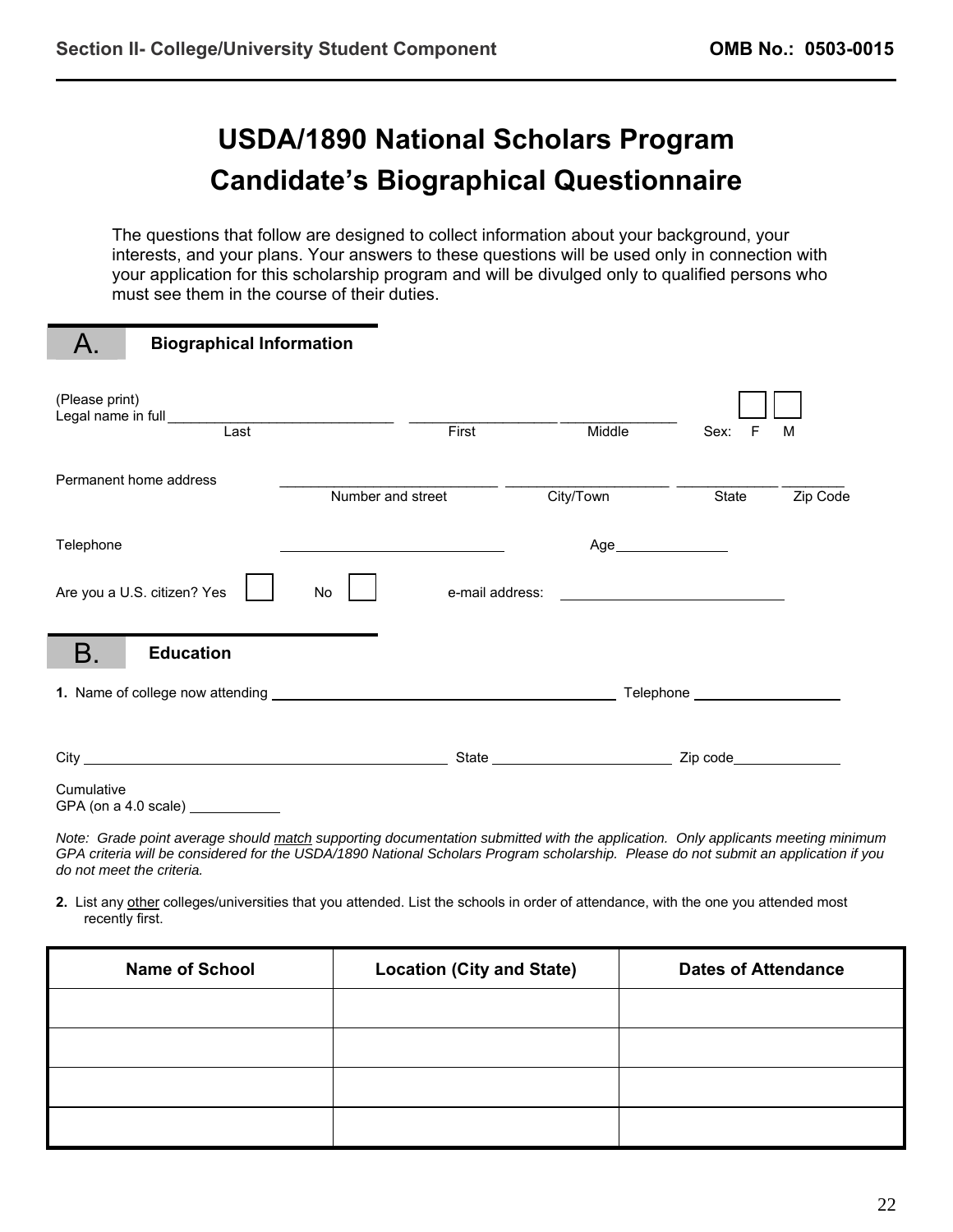#### **Candidate's Biographical Questionnaire**

| 3. Name of the 1890 University to which you are applying                                                                        |                                                                                                                                         |                                          |                          |                       |
|---------------------------------------------------------------------------------------------------------------------------------|-----------------------------------------------------------------------------------------------------------------------------------------|------------------------------------------|--------------------------|-----------------------|
| Note: Applicants applying to more than one 1890 University must submit separate applications and send to each school of choice. |                                                                                                                                         |                                          |                          |                       |
| 4. What course of study (major) will you pursue?                                                                                |                                                                                                                                         |                                          |                          |                       |
| 1 <sup>st</sup> Choice                                                                                                          |                                                                                                                                         | $2^{nd}$ Choice                          |                          |                       |
| Other Related Discipline/unlisted major (please identify)                                                                       |                                                                                                                                         |                                          |                          |                       |
|                                                                                                                                 | Note: All academic disciplines may not be available at each 1890 University. Check the university's academic offerings before applying. |                                          |                          |                       |
|                                                                                                                                 | 5. Have you made career decisions related to agriculture, food, natural resources sciences, or other related disciplines?               |                                          |                          |                       |
| <b>No</b><br>Yesl                                                                                                               |                                                                                                                                         |                                          |                          |                       |
|                                                                                                                                 | 6. Do you plan to go to graduate or professional school?   Yes   No If YES, field of study                                              |                                          |                          |                       |
| 7. List volunteer services and jobs you have held in the past 4 years (including summer employment).                            |                                                                                                                                         |                                          |                          |                       |
|                                                                                                                                 |                                                                                                                                         |                                          |                          |                       |
| Volunteer services or jobs                                                                                                      | Name of organization or<br>employer                                                                                                     | <b>Dates of service</b><br>or employment | <b>Hours</b> per<br>week | <b>Special awards</b> |
|                                                                                                                                 |                                                                                                                                         |                                          |                          |                       |
|                                                                                                                                 |                                                                                                                                         |                                          |                          |                       |
|                                                                                                                                 |                                                                                                                                         |                                          |                          |                       |
|                                                                                                                                 |                                                                                                                                         |                                          |                          |                       |
|                                                                                                                                 |                                                                                                                                         |                                          |                          |                       |
|                                                                                                                                 |                                                                                                                                         |                                          |                          |                       |
|                                                                                                                                 |                                                                                                                                         |                                          |                          |                       |

*Note: Please be concise and limit your responses to the space provided.*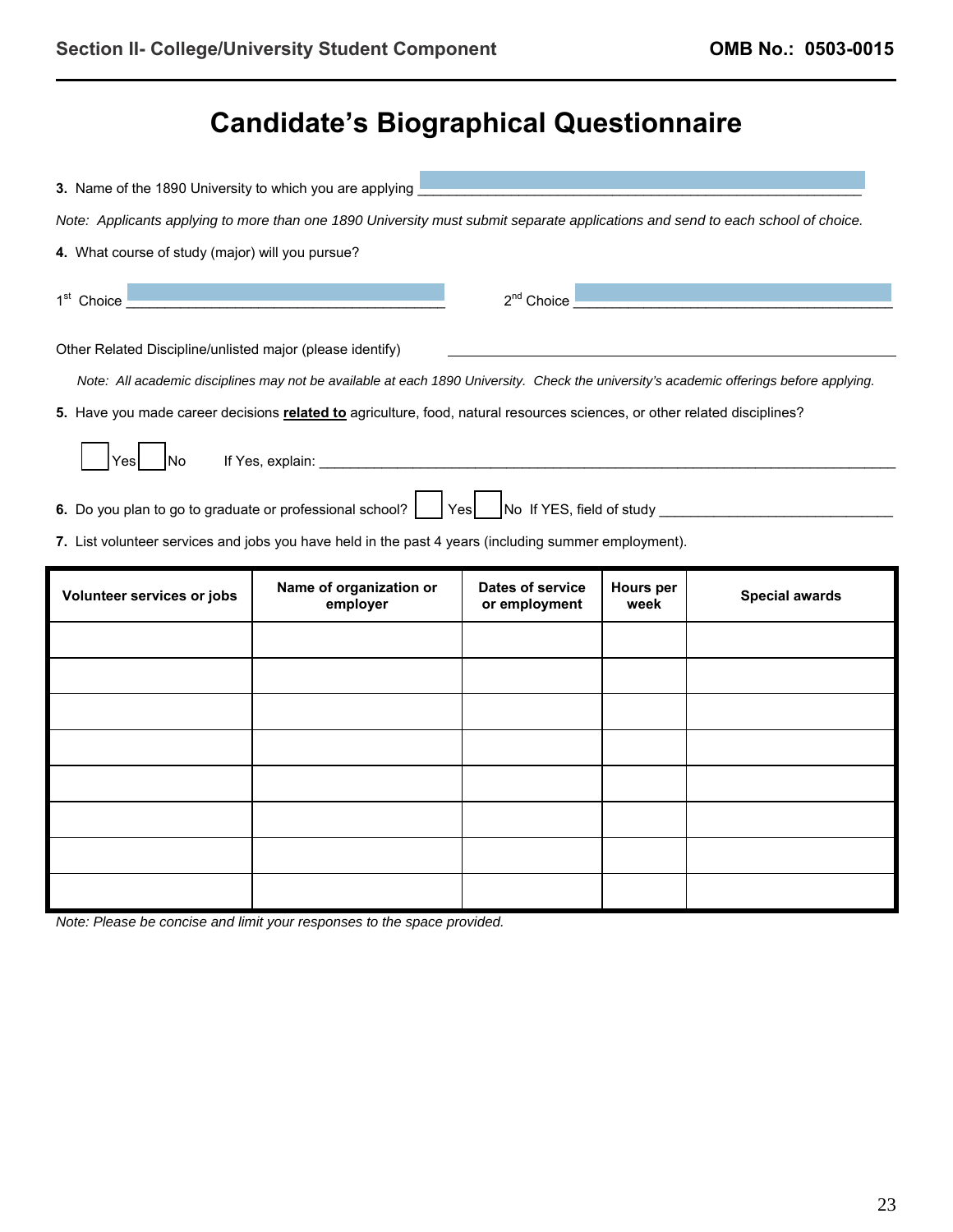#### C. **Essay**

*(If completing essay section manually, please attach a type written copy of the essay to the application)* 

Please review this form to make sure you have answered all questions completely. Proofread your responses.

*I certify that I completed this application and that all statements made are true and accurate to the best of my knowledge, and that a false statement could eliminate me from consideration for this scholarship.* 

 $\overline{a}$ Applicant's Signature Date

L

This form must be returned to each 1890 University(s) of your choice. **MUST BE POSTMARKED BY FEBRUARY 1** 

How did you hear about the USDA/1890 National Scholars Program Scholarship? (select all that apply) **College fair(s)** Name of event(s) Informational Session **Location Public Service Announcement** Stations Direct Mail/e-mail Source of communication USDA Employee **Name of employee(s)** □Church or place of worship Name of Facility ■ Website(s) Name of website(s) **Other**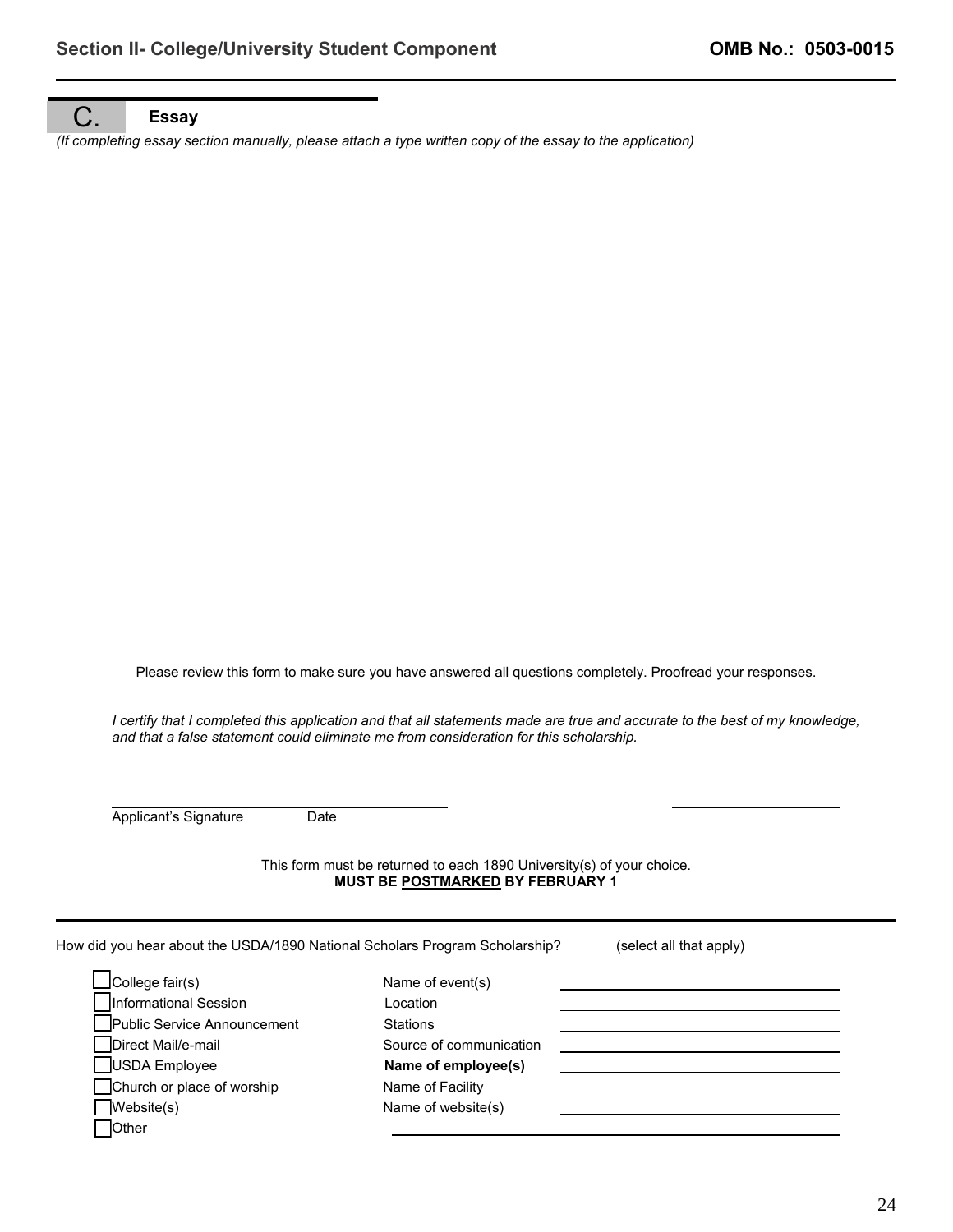#### **USDA/1890 National Scholars Application Checklist**  *College Student Component*

| 1. | I have read the eligibility requirements for the college/University component and meet all eligibility<br>criteria.                                                                                                                                                      |
|----|--------------------------------------------------------------------------------------------------------------------------------------------------------------------------------------------------------------------------------------------------------------------------|
| 2. | I am submitting an original application and official transcript to each 1890 University of interest (see<br>addresses on page 27 of this application)                                                                                                                    |
| 3. | I have applied for admission or am currently enrolled at the 1890 Land-Grant University of interest.                                                                                                                                                                     |
| 4. | I have read and filled out Section II, Candidate's Biographical Information section. I understand<br>Section II must be postmarked no later than February 1, in order to meet the eligibility requirements.                                                              |
| 5. | I have enclosed a current resume.                                                                                                                                                                                                                                        |
| 6. | I have enclosed two letters of recommendation from the following:<br>1. Department Head, Dean of College, or one of the University Vice Presidents and<br>2. College Professor who has taught me                                                                         |
| 7. | I have included an official transcript with grades through the fall semester.                                                                                                                                                                                            |
| 8. | I have enclosed a 500-800 word essay describing 1) your interest in USDA, 2) how you envision<br>the scholarship will impact you and your future as a public servant, and 3) your experiences and<br>perceptions about agriculture, food, and natural resource sciences. |
| 9. | I have signed and dated the application (original signature only)                                                                                                                                                                                                        |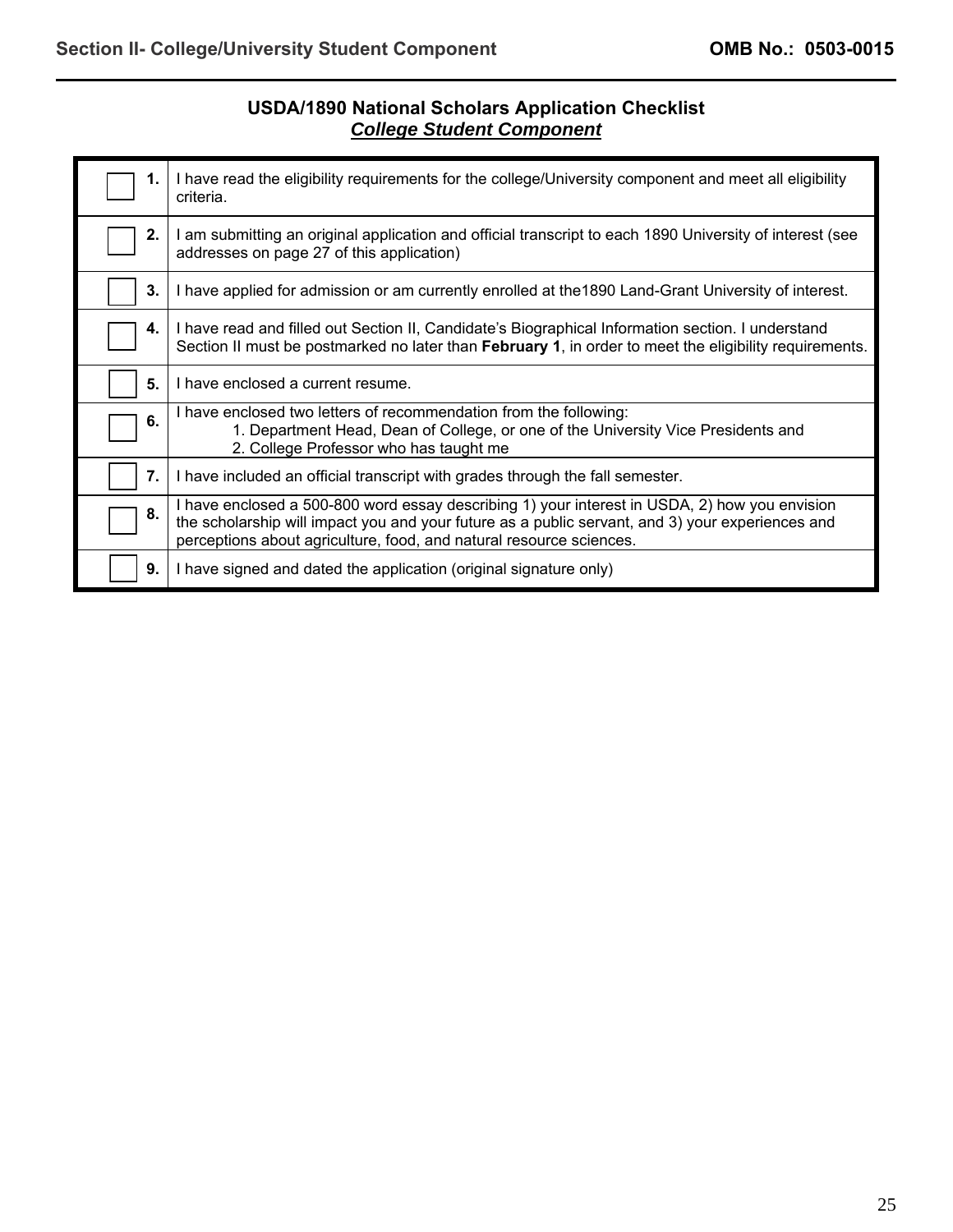#### USDA/1890 National Scholars Program Scholarship **Applicant's Authorization to Release Academic Information**

| Applicant's Legal, Full Name                                                                                                                                                                                                                                                                                                                                                             | ∟ast | First | Middle                                                                                                          | Suffix |  |
|------------------------------------------------------------------------------------------------------------------------------------------------------------------------------------------------------------------------------------------------------------------------------------------------------------------------------------------------------------------------------------------|------|-------|-----------------------------------------------------------------------------------------------------------------|--------|--|
| To comply with the provisions of the Family Educational Rights and Privacy Act of 1974, a school must obtain signed authorization<br>before it can release student information for use in this scholarship program. Permission is hereby given to school officials to release<br>school record and other requested information for consideration in the scholarship program named above. |      |       |                                                                                                                 |        |  |
| Student's Signature experience of the student's Signature                                                                                                                                                                                                                                                                                                                                |      |       | Date and the state of the state of the state of the state of the state of the state of the state of the state o |        |  |
| (if applicant is under 18 years old)<br>Parents' or Legal Guardians' Signature                                                                                                                                                                                                                                                                                                           |      |       | Date                                                                                                            |        |  |

Applicant: If you have attended more than one college/university, you must copy this form and ask someone from your former school to also complete a copy for you.

| School Name |              |          |                     |
|-------------|--------------|----------|---------------------|
|             |              |          |                     |
|             |              |          |                     |
| City        | <b>State</b> | Zin Code | <b>Phone Number</b> |

We appreciate the time you are taking to support your student. The student named above is a candidate for the honor of United States Department of Agriculture/1890 National Scholars Program scholarship. To process this application, we need the following:

An official transcript of the student's college/university record with a seal and signature by an authorized school official

Thorough responses will greatly enhance your student's candidacy. This information will be used only in connection with the selection of Scholars and will be seen only by qualified persons involved in the selection process. Please note, however that only students with a minimum cumulative GPA of 3.0 on a 4.0 scale are eligible for the 1890 Scholars Program. Please delete all personal identifiable information, such as, complete social security numbers and complete dates of birth from any supporting documentations.

For questions or more information about the USDA/1890 National Scholars Program Scholarship, please contact us at [1890init@usda.gov](mailto:1890init@usda.gov) or 202-205-5692.

*Duplicate form as necessary*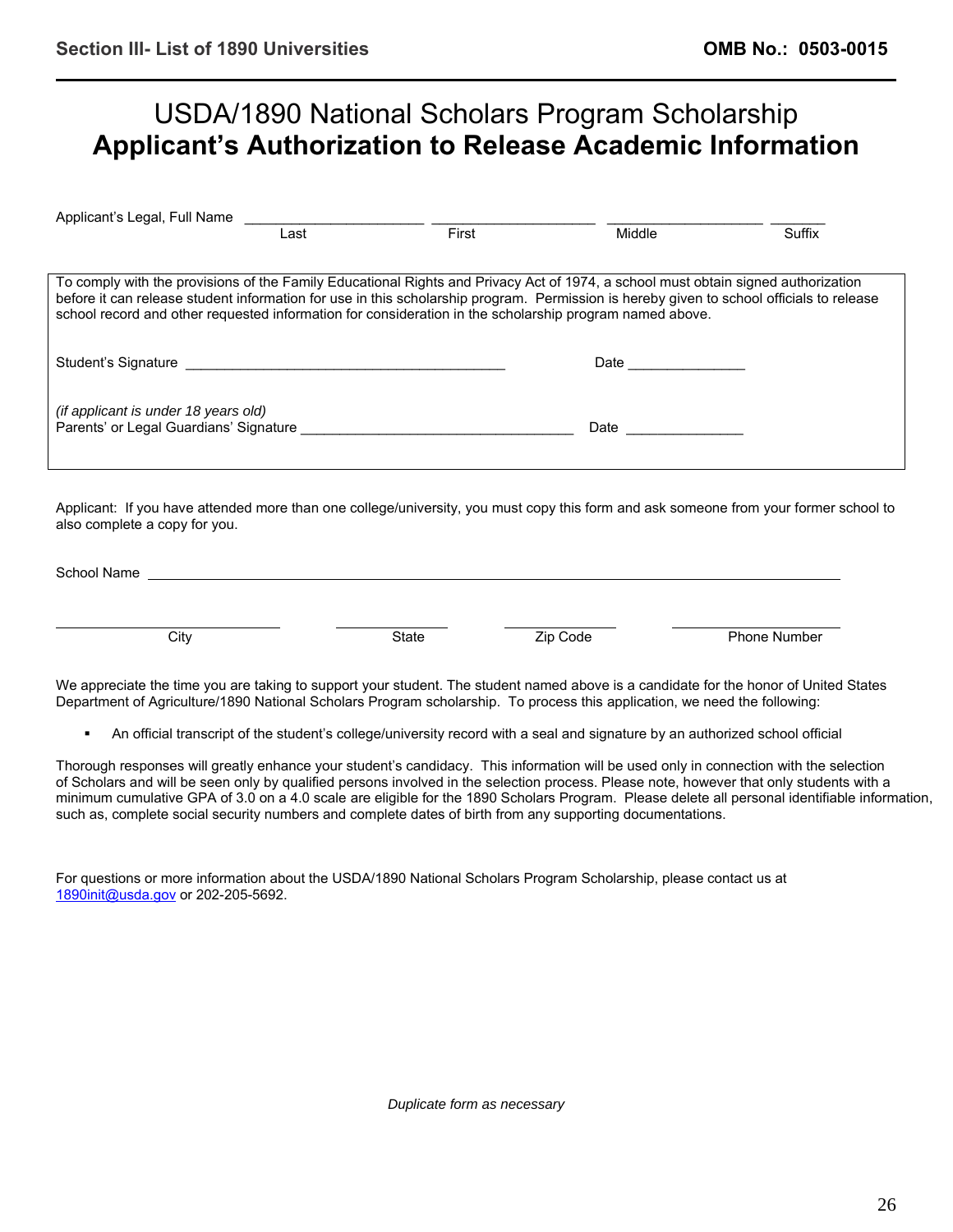#### **1890 Universities**

Attn: USDA Liaison Officer Alabama A&M University Dawson Extension Bldg., Room 300 **or** Post Office Box 1087 Normal, AL 35762

Attn: USDA Liaison Officer Alcorn State University 1000 ASU Drive, Room 1139 104 Agriculture Science Building. Lorman, MS 39096

Attn: USDA Liaison Officer Delaware State University College of Agriculture & Related Sciences 1200 North Dupont Highway Baker Building Annex, Room 102 Dover, DE 19901

Attn: USDA Liaison Officer Florida A&M University 1740 South Martin L. King Jr., Boulevard Room 217, S. Perry-Paige Building. Tallahassee, FL 32307-4100

Attn: USDA Liaison Officer Fort Valley State University Agricultural Research Station Fort Valley, GA 31030-3298 Phone: 478- 825-6806

Attn: USDA Liaison Officer Kentucky State University Cooperative Extension Building, Room 227 400 East Main Street Frankfort, KY 40601

Attn: USDA Liaison Officer Langston University School of Agriculture and Applied Sciences 100 Success Drive, Room V115 P.O. Box 846 Langston, OK 73050

Attn: USDA Liaison Officer Lincoln University 108 Bennett Hall 818 Lee Drive. Jefferson City, MO 65101

Attn: USDA Liaison Officer North Carolina A&T University 1601 East Market Street 107 B.C. Webb Hall Greensboro, NC 27411

Attn: USDA Liaison Officer Prairie View A&M University E. E. O'Banion P. O. Box 2736 Cooperative Agricultural Research Center .Prairie View, TX 77446

Attn: USDA Liaison Officer South Carolina State University 300 College Avenue, N.E. P.O. Box 7246 Orangeburg, SC 29117

Attn: USDA Liaison Officer Southern University and A&M College College of Agriculture, Family & Consumer Sciences Fisher Hall, Room 102 Baton Rouge, LA 70813

Attn: USDA Liaison Officer Tennessee State University 3500 John Merritt Boulevard. Ag Science Dept., Room 112 P.O. Box 9629 Nashville, TN 37209-1561

Attn: USDA Liaison Officer Tuskegee University College of Agricultural, Environmental and Natural **Sciences** Campbell Hall, Room 103 Tuskegee, AL 36088

Attn: USDA Liaison Officer University of Arkansas Pine Bluff 1200 North University Mail Slot: 4806 Pine Bluff, AR 71611-2799

Attn: USDA Liaison Officer University of Maryland Eastern Shore Trigg Hall, Room 1137 Princess Anne, MD 21853

Attn: USDA Liaison Officer Virginia State University L. Douglas Wilder Building, Room 204B P.O. Box 9081 Petersburg, VA 23806

Attn: USDA Liaison Officer West Virginia State University 302 Curtis R&E Complex P.O. Box 1000 Institute, WV 25112-1000

*Duplicate form as necessary*